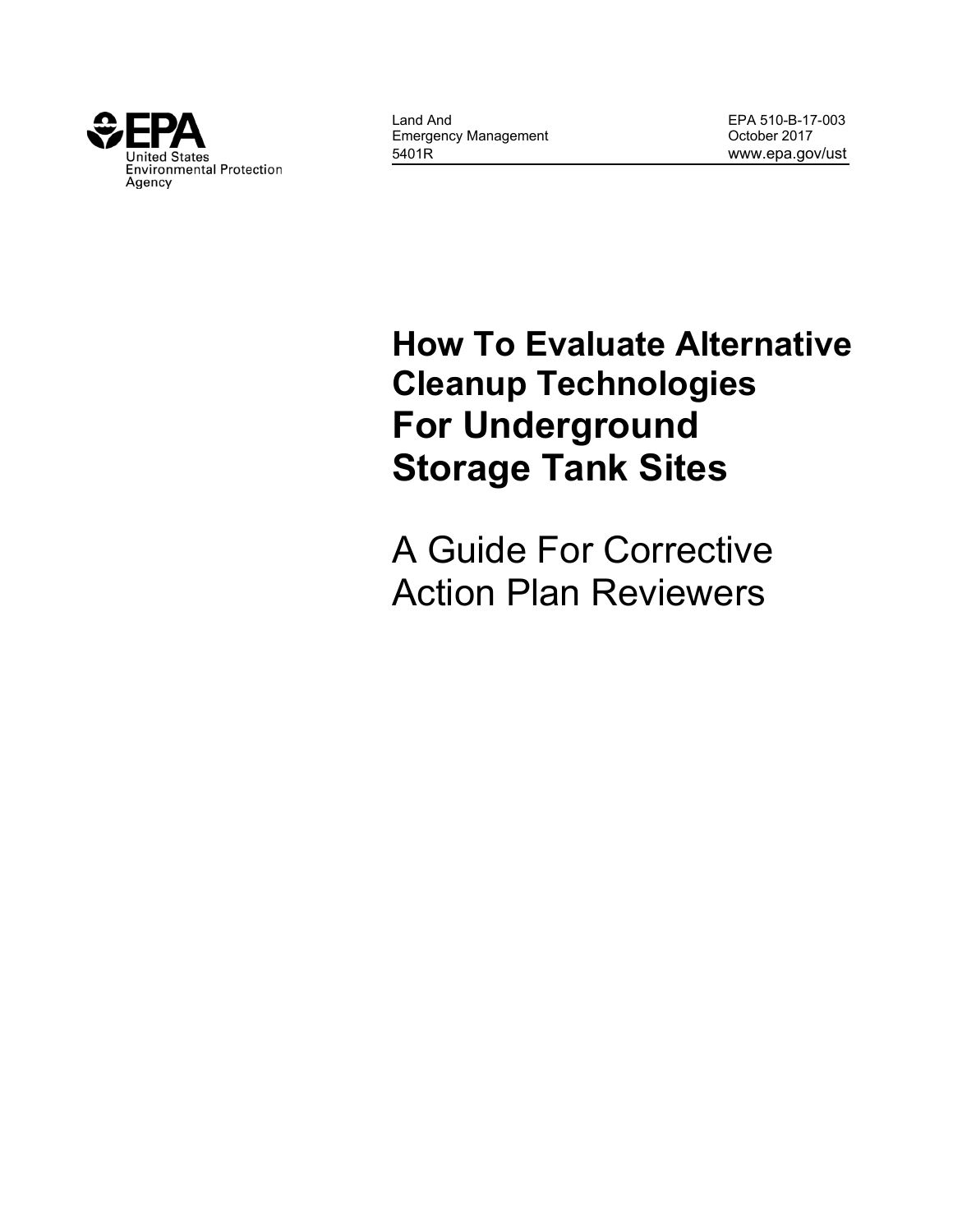# **Chapter X**

# **In-Situ Groundwater Bioremediation**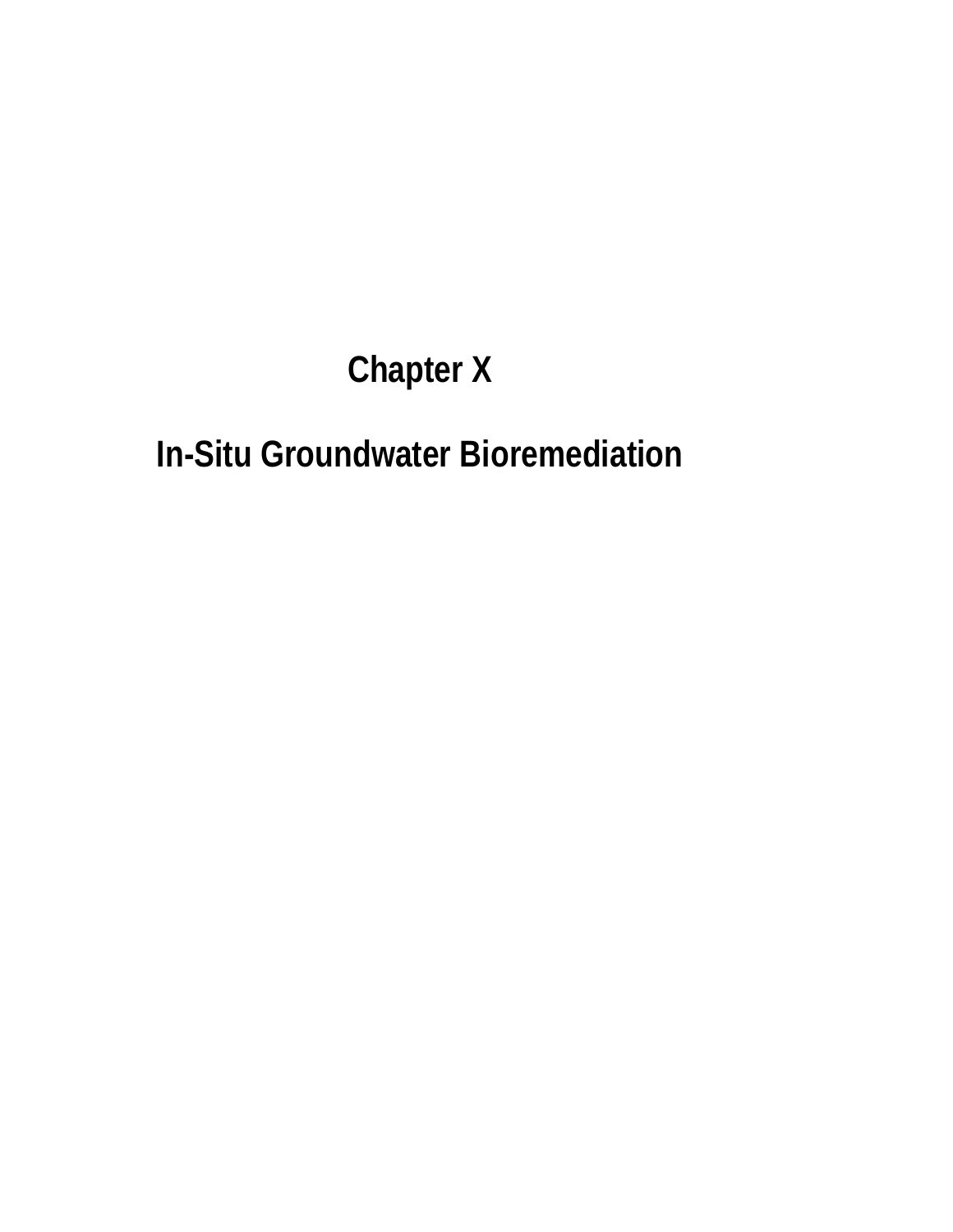## **Contents**

| Detailed Evaluation Of In-Situ Groundwater Bioremediation            |
|----------------------------------------------------------------------|
| Site Characteristics That Affect In-Situ Groundwater                 |
|                                                                      |
| Hydraulic Conductivity  X-12                                         |
| Soil Structure and Stratification  X-13                              |
| Groundwater Mineral Content X-13                                     |
|                                                                      |
| Groundwater Temperature  X-15                                        |
| Microbial Presence  X-15                                             |
| Terminal Electron Acceptors  X-16                                    |
| Nutrient Concentrations  X-17                                        |
| <b>Constituent Characteristics That Affect In-Situ Groundwater</b>   |
|                                                                      |
|                                                                      |
|                                                                      |
|                                                                      |
|                                                                      |
|                                                                      |
| Pilot-Scale Treatability Testing  X-23                               |
|                                                                      |
| Evaluations Of In-Situ Groundwater Bioremediation System Design X-24 |
|                                                                      |
|                                                                      |
| Components Of An In-Situ Groundwater Bioremediation System X-27      |
| <b>Well Placement</b>                                                |
| Electron Acceptor and Nutrient Addition System X-30                  |
| System Controls and Alarms  X-31                                     |
|                                                                      |
| Evaluation Of Operation And Monitoring Plans  X-31                   |
|                                                                      |
|                                                                      |
| Remedial Progress Monitoring  X-32                                   |
|                                                                      |
| Checklist: Can In-Situ Groundwater Bioremediation Be Used At This    |
|                                                                      |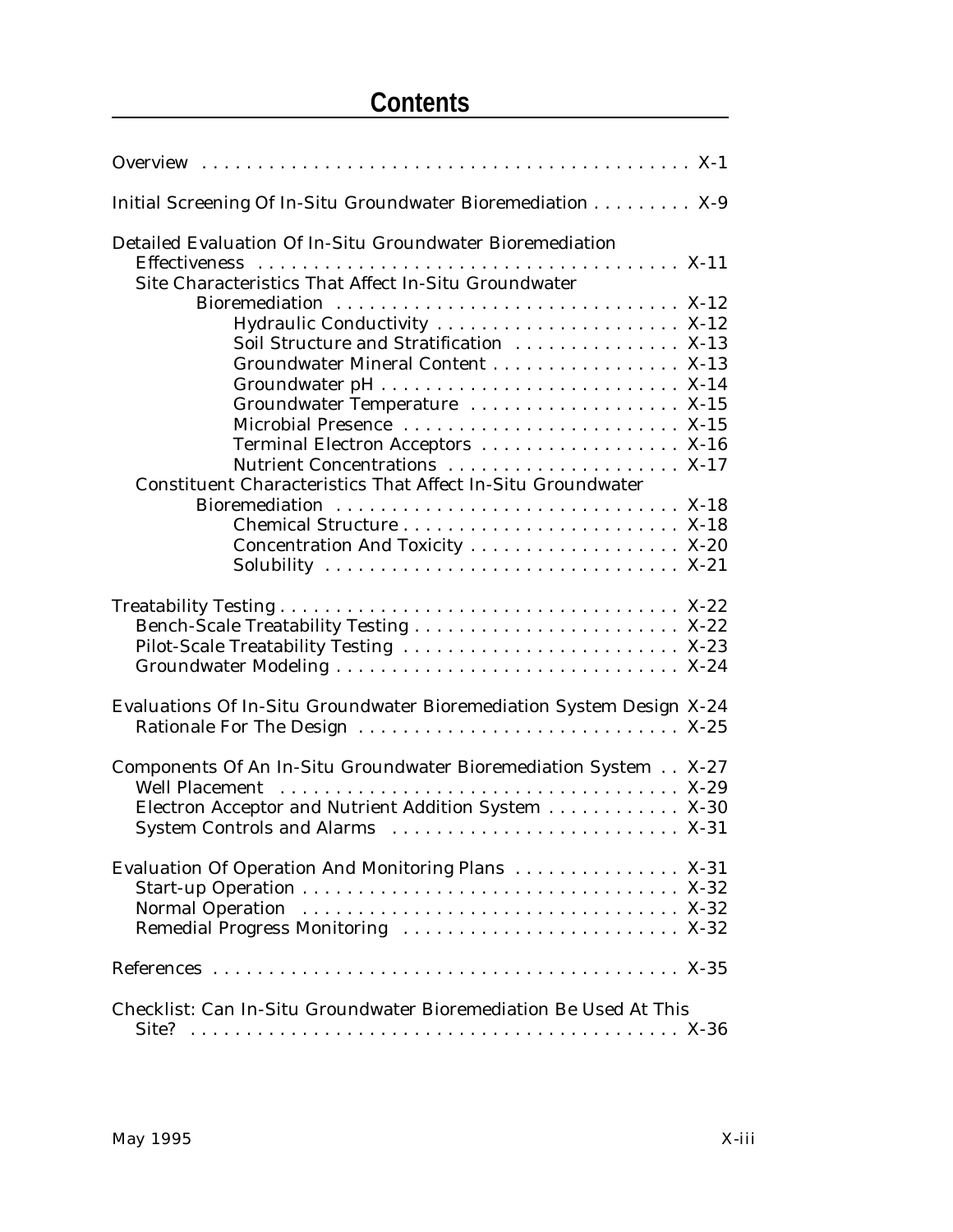## **List Of Exhibits**

| <b>Number</b> | <b>Title</b><br>Page                                                                                      |
|---------------|-----------------------------------------------------------------------------------------------------------|
| $X-1$         | Schematic Diagram Of Typical In-Situ Groundwater                                                          |
| $X-2$         | Bioremediation System Using Infiltration Gallery  X-2<br>Schematic Diagram Of Typical In-Situ Groundwater |
|               | Bioremediation System Using Injection Wells X-3                                                           |
| $X-3$         | Advantages And Disadvantages Of In-Situ Groundwater                                                       |
|               |                                                                                                           |
| $X-4$         | <b>In-Situ Groundwater Bioremediation Evaluation Process</b>                                              |
|               |                                                                                                           |
| $X-5$         | <b>Initial Screening For In-Situ Groundwater Bioremediation</b>                                           |
| $X-6$         | Key Parameters Used To Evaluate The Effectiveness Of In-                                                  |
|               |                                                                                                           |
| $X-7$         | Dissolved Iron And In-Situ Bioremediation Effectiveness<br>$X-14$                                         |
| $X-8$         | Heterotrophic Bacteria And In-Situ Groundwater                                                            |
|               |                                                                                                           |
| $X-9$         |                                                                                                           |
| $X-10$        | <b>Constituent Concentration And In-Situ Groundwater</b>                                                  |
|               |                                                                                                           |
| $X-11$        | <b>Cleanup Concentrations And In-Situ Groundwater</b>                                                     |
| $X-12$        | Schematic Diagram Of Typical In-Situ Groundwater                                                          |
|               | Bioremediation System Using Injection Wells X-28                                                          |
| $X-13$        | Idealized Layout Of Extraction, Injection, And Monitoring                                                 |
|               | Wells For In-Situ Groundwater Bioremediation X-30                                                         |
| $X-14$        | System Monitoring Recommendations  X-33                                                                   |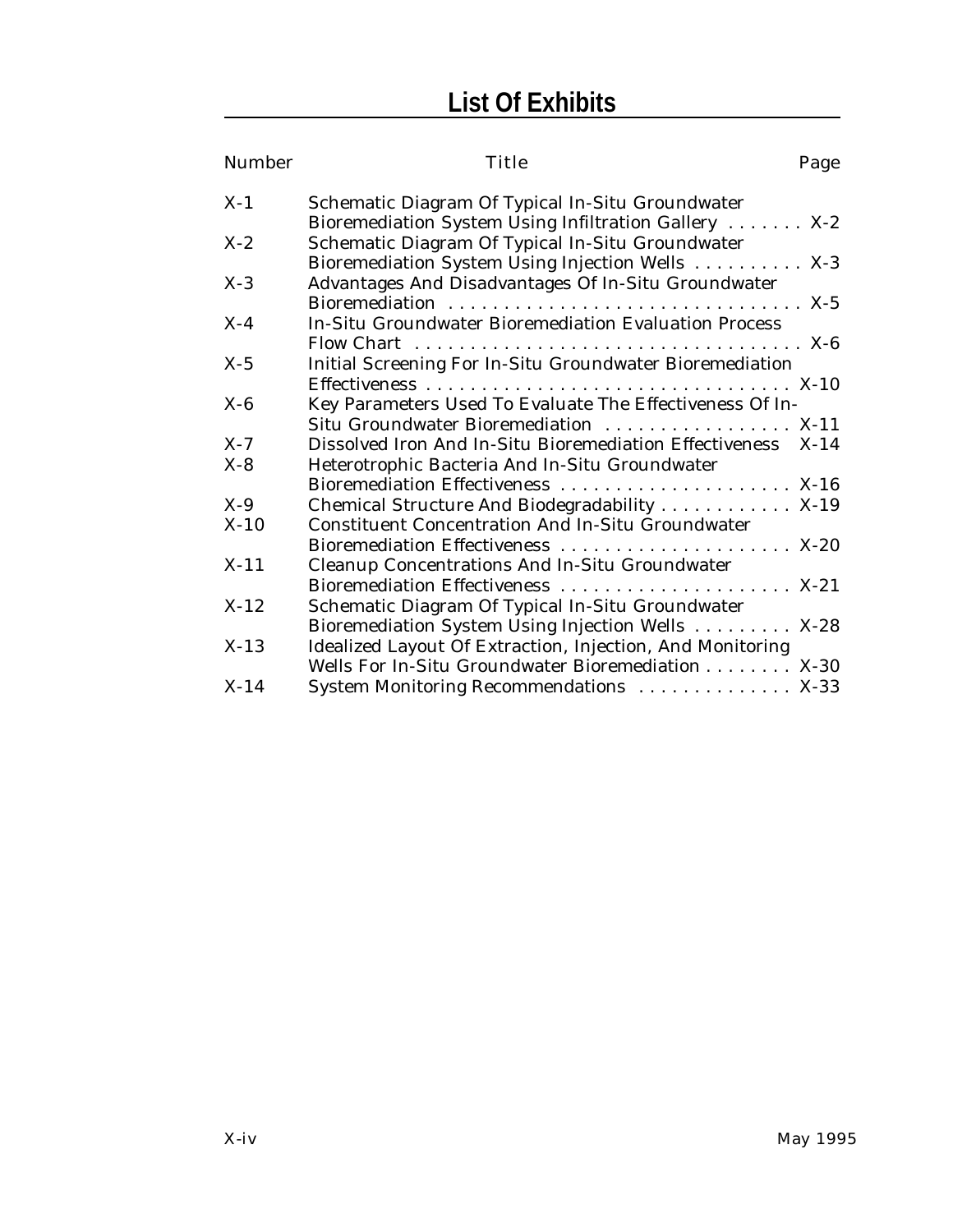## **Chapter X In-Situ Groundwater Bioremediation**

### **Overview**

In-situ groundwater bioremediation is a technology that encourages growth and reproduction of indigenous microorganisms to enhance biodegradation of organic constituents in the saturated zone. In-situ groundwater bioremediation can effectively degrade organic constituents which are dissolved in groundwater and adsorbed onto the aquifer matrix.

Bioremediation generally requires a mechanism for stimulating and maintaining the activity of these microorganisms. This mechanism is usually a delivery system for providing one or more of the following: An electron acceptor (oxygen, nitrate); nutrients (nitrogen, phosphorus); and an energy source (carbon). Generally, electron acceptors and nutrients are the two most critical components of any delivery system.

In a typical in-situ bioremediation system, groundwater is extracted using one or more wells and, if necessary, treated to remove residual dissolved constituents. The treated groundwater is then mixed with an electron acceptor and nutrients, and other constituents if required, and re-injected upgradient of or within the contaminant source. Infiltration galleries or injection wells may be used to re-inject treated water, as illustrated in Exhibits X-1 and X-2, respectively. In an ideal configuration, a "closed-loop" system would be established. All water extracted would be reinjected without treatment and all remediation would occur in situ. This ideal system would continually recirculate the water until cleanup levels had been achieved. If your state does not allow re-injection of extracted groundwater, it may be feasible to mix the electron acceptor and nutrients with fresh water instead. Extracted water that is not re-injected must be discharged, typically to surface water or to publicly owned treatment works (POTW).

In-situ bioremediation can be implemented in a number of treatment modes, including: Aerobic (oxygen respiration); anoxic (nitrate respiration); anaerobic (non-oxygen respiration); and co-metabolic (see Abbreviations and Definitions). The aerobic mode has been proven most effective in reducing contaminant levels of aliphatic (e.g., hexane) and aromatic petroleum hydrocarbons (e.g., benzene, naphthalene) typically present in gasoline and diesel fuel. In the aerobic treatment mode, groundwater is oxygenated by one of three methods: Direct sparging of air or oxygen through an injection well; saturation of water with air or oxygen prior to re-injection; or addition of hydrogen peroxide directly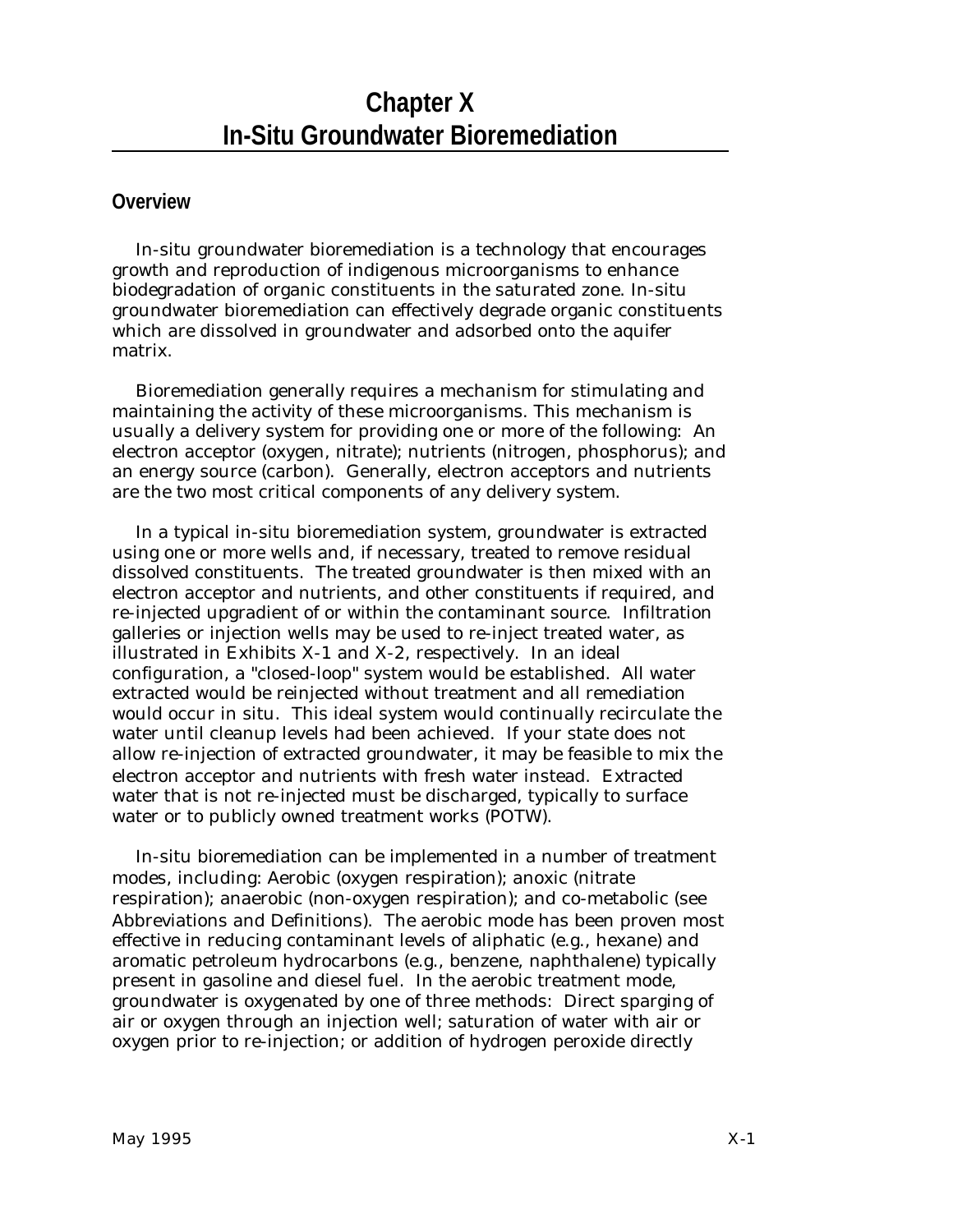

**May 1995**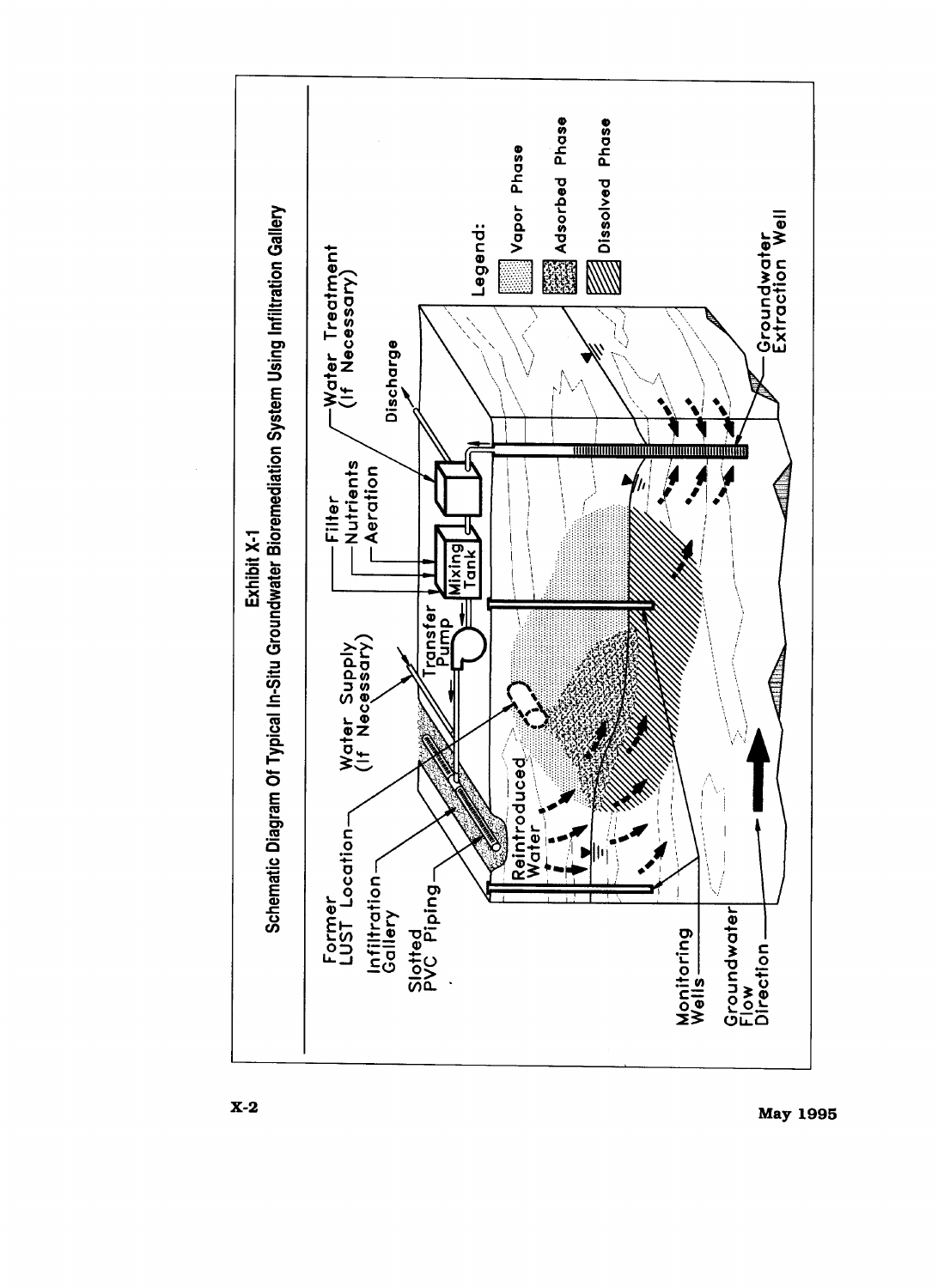

**May 1995** 

 $\mathbf{X}\text{-}3$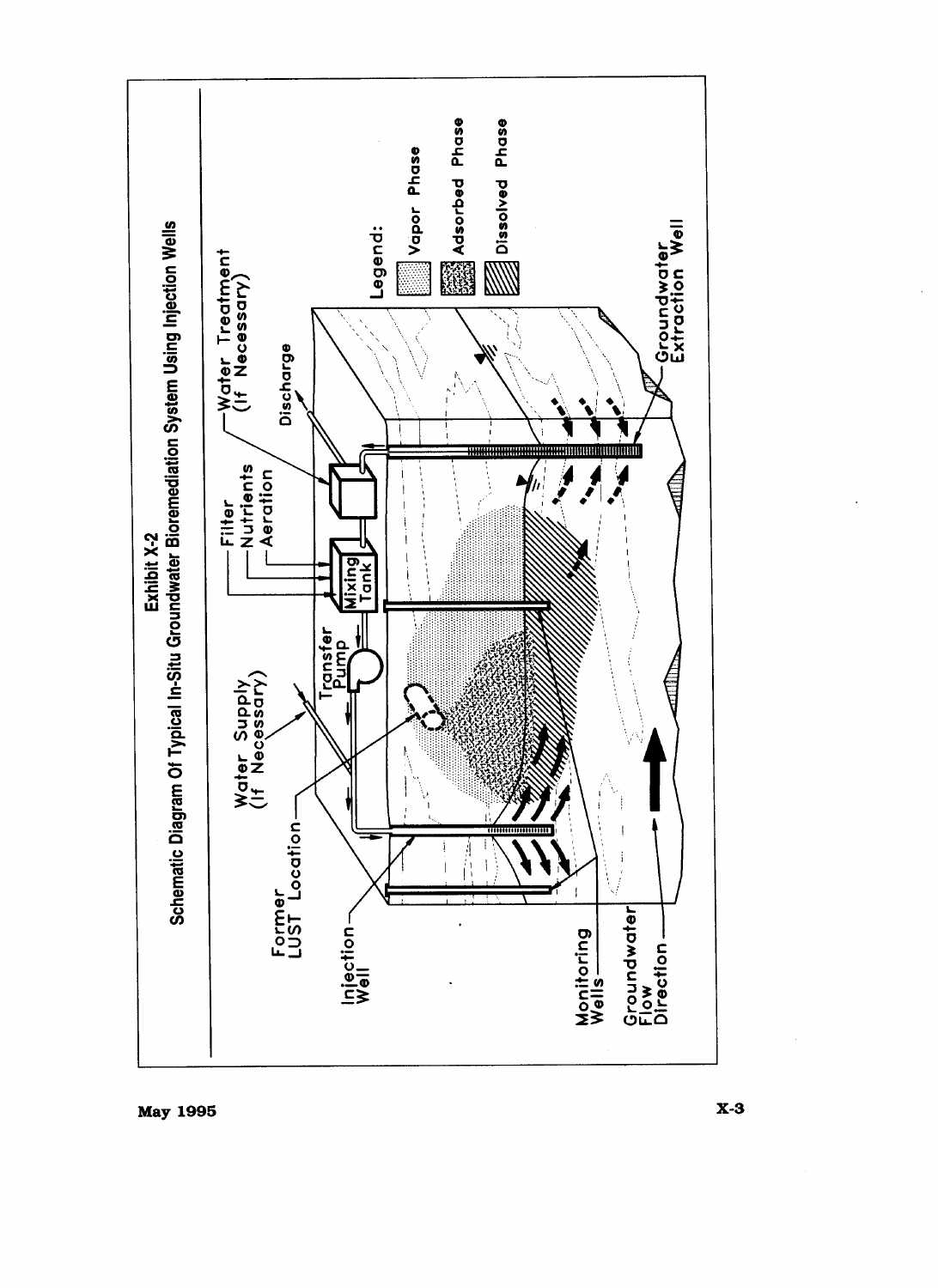into an injection well or into reinjected water. Whichever method of oxygenation is used, it is important to ensure that oxygen is being distributed throughout the area of contamination. Anoxic, anaerobic, and co-metabolic modes are sometimes used for remediation of other compounds, such as chlorinated solvents, but are generally slower than aerobic respiration in breaking down petroleum hydrocarbons.

In-situ groundwater bioremediation can be effective for the full range of petroleum hydrocarbons. While there are some notable exceptions, such as MTBE, the short-chain, low-molecular-weight, more water soluble constituents are degraded more rapidly and to lower residual levels than are long-chain, high-molecular-weight, less soluble constituents. Recoverable free product should be removed from the subsurface prior to operation of the in-situ groundwater bioremediation system. This will mitigate the major source of contaminants as well as reduce the potential for smearing or spreading high concentrations of contaminants. A summary of the advantages and disadvantages of insitu bioremediation of the saturated zone is shown in Exhibit X-3.

In-situ bioremediation of groundwater can be combined with other saturated zone remedial technologies (e.g., air sparging) and vadose zone remedial operations (e.g., soil vapor extraction, bioventing).

This chapter will assist you in evaluating a corrective action plan (CAP) that proposes in-situ groundwater bioremediation for a petroleumcontaminated aquifer. The evaluation process, which is summarized in a flow diagram shown in Exhibit X-4, will serve as a roadmap for the decisions you will make during your evaluation. You can use the checklist at the end of this chapter as a tool to evaluate the completeness of the CAP and to help focus attention on areas where additional information may be needed. The evaluation process can be divided into the following steps:

- **O** Step 1: An initial screening of in-situ groundwater *bioremediation effectiveness,* which will allow to quickly gauge whether this technology is likely to be effective, moderately effective, or ineffective.
- **O** Step 2: A detailed evaluation of in-situ groundwater *bioremediation effectiveness,* which provides further screening criteria to confirm the effectiveness of this technology and develop design standards and operating conditions. To complete the detailed evaluation, you will need to identify specific soil and constituent characteristics and properties, compare them to ranges where in-situ groundwater bioremediation is potentially effective, decide whether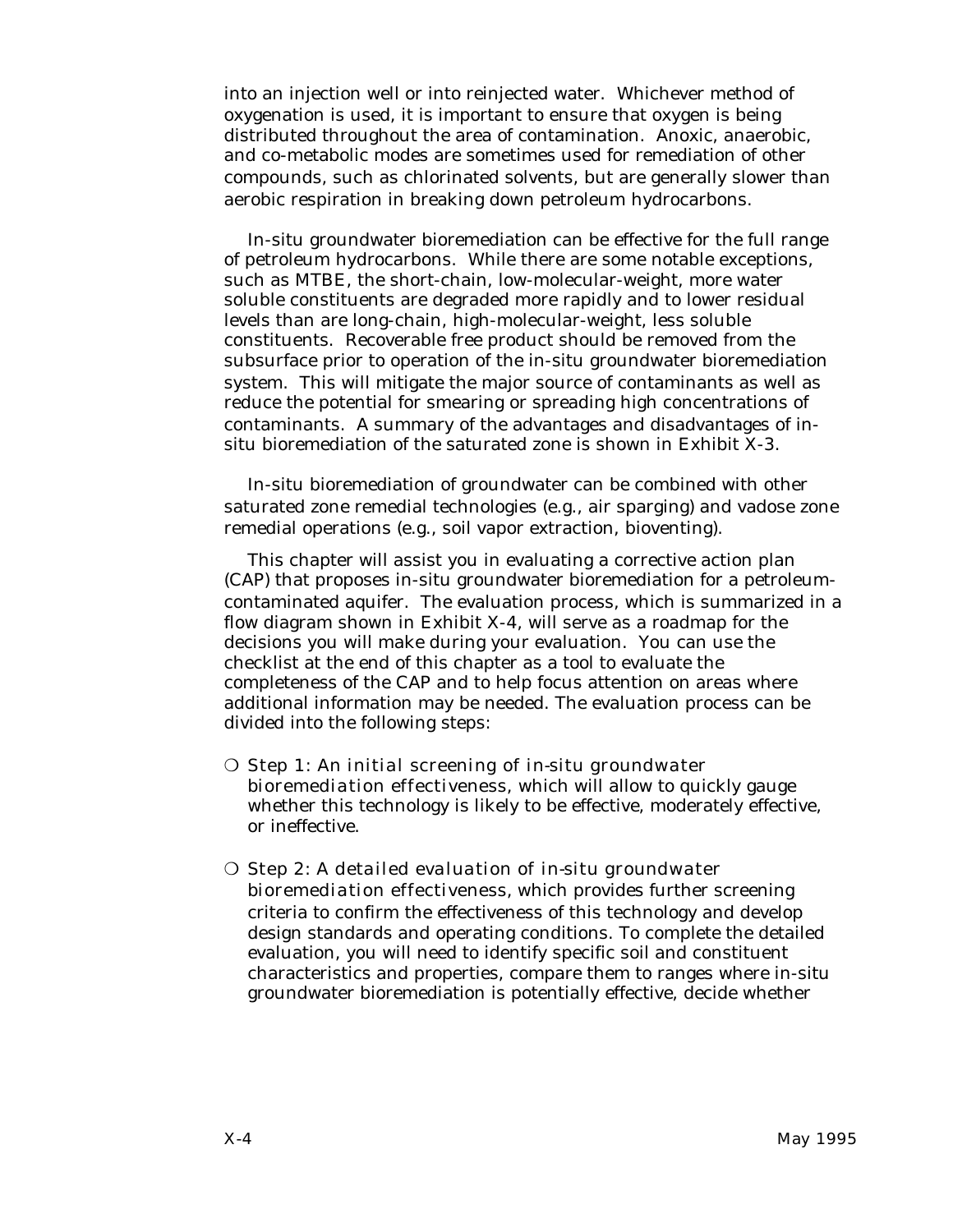## **Exhibit X-3 Advantages And Disadvantages Of In-Situ Groundwater Bioremediation**

 $X\sim3$ advantages And Disadvantages  $\sim3$ tu Groundwater Bioremediation  $\sim$ 

### **Advantages**

- $\bigcirc$  Remediates contaminants that are adsorbed onto or trapped within the geologic materials of which the aquifer is composed along with contaminants dissolved in the groundwater.
- $\circ$  Application involves equipment that is widely available and easy to install.
- $\circ$  Creates minimal disruption and/or disturbance to on-going site activities.
- $\bigcirc$  Time required for subsurface remediation may be shorter than other approaches (e.g., pump and treat).
- $\circ$  Is generally recognized as being less costly than other remedial options (e.g., pump and treat, excavation).
- $\circ$  Can be combined with other technologies (e.g., bioventing, soil vapor extraction) to enhance site remediation.
- $\circ$  In many cases, this technique does not produce waste products that must be disposed of.

### **Disadvantages**

- $\circ$  Injection wells and/or infiltration galleries may become plugged by microbial growth or mineral precipitation.
- $\circ$  High concentrations (TPH  $>$  50,000 ppm) of low solubility constituents may be toxic and/or not bioavailable.
- $\circ$  Difficult to implement in low-permeability aquifers  $\left\langle \langle 10^{-4} \text{ cm/sec} \rangle \right\rangle$ .
- $\circ$  Re-injection wells or infiltration galleries may require permits or may be prohibited. Some states require permit for air injection.
- $\bigcirc$  May require continuous monitoring and maintenance.
- $\bigcirc$  Remediation may only occur in more permeable layer or channels within the aquifer.

treatability studies are necessary to determine effectiveness, and conclude whether this technology is likely to be effective at a site.

- **O** Step 3: An evaluation of the in-situ groundwater bioremediation *system design*, which will allow you to determine if the rationale for the design has been appropriately defined based on treatability study data, whether the necessary design components have been specified, and whether the construction process flow designs are consistent with standard practice.
- $\bigcirc$  Step 4: An evaluation of the operation and monitoring plans, which will allow you to determine whether plans for start-up and long-term system operation monitoring are of sufficient scope and frequency, and whether remedial progress monitoring plans are appropriate.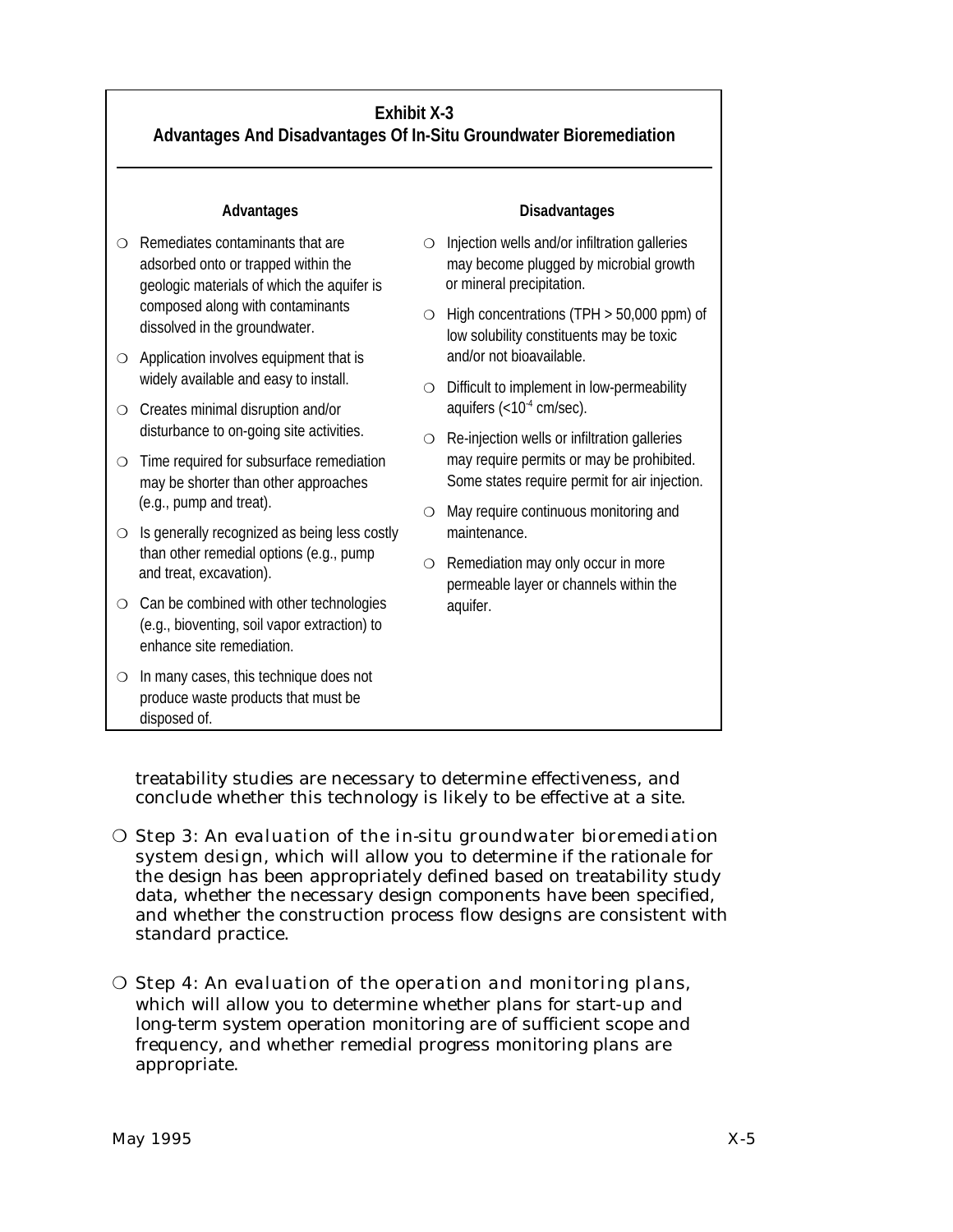Exhibit X-4 In-situ Groundwater Bioremediation Evaluation Process Flow Chart

## **INITIAL SCREENING OF IN-SITU GROUNDWATER BIOREMEDIATION EFFECTIVENESS**

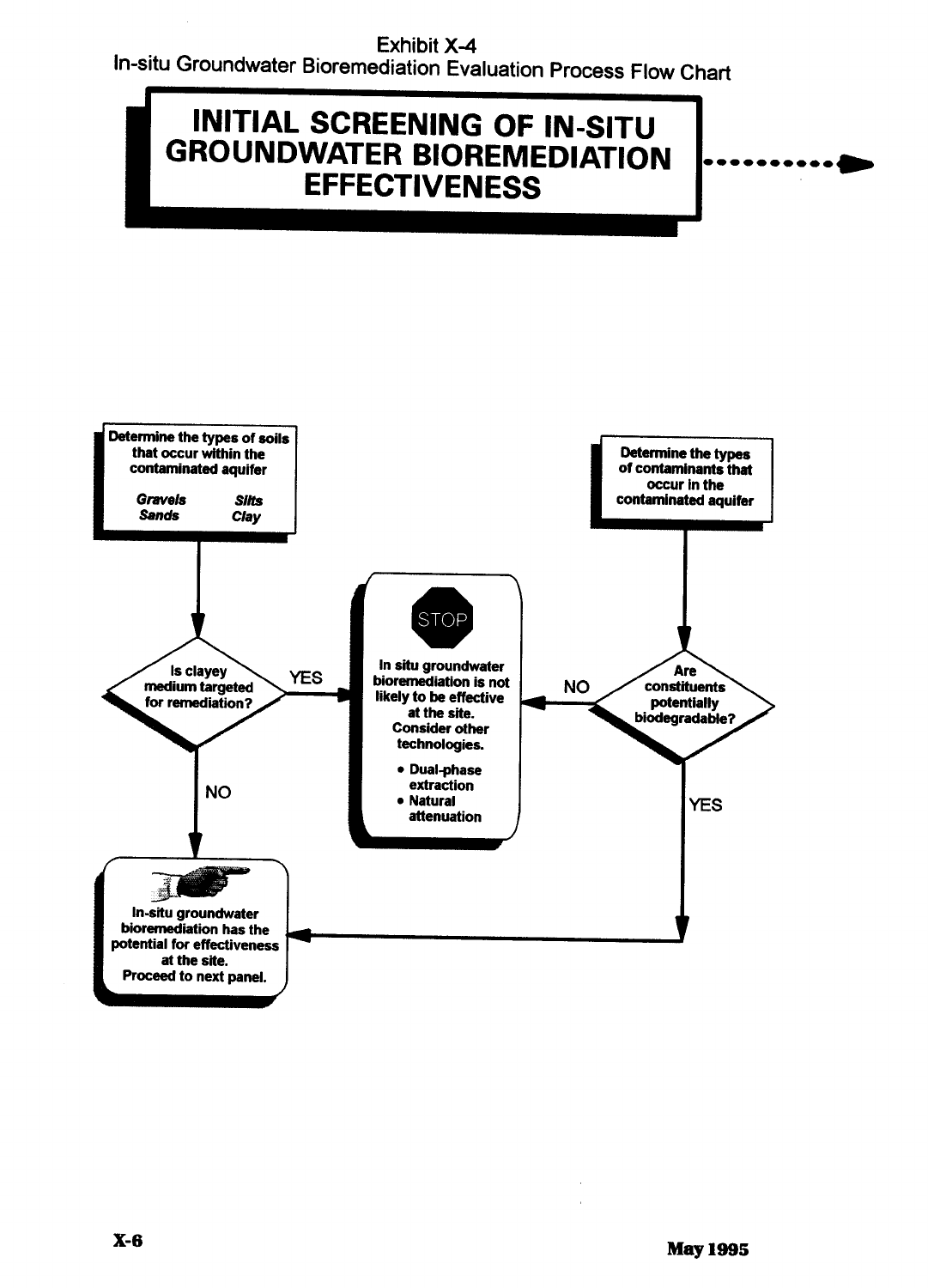

**May 1995**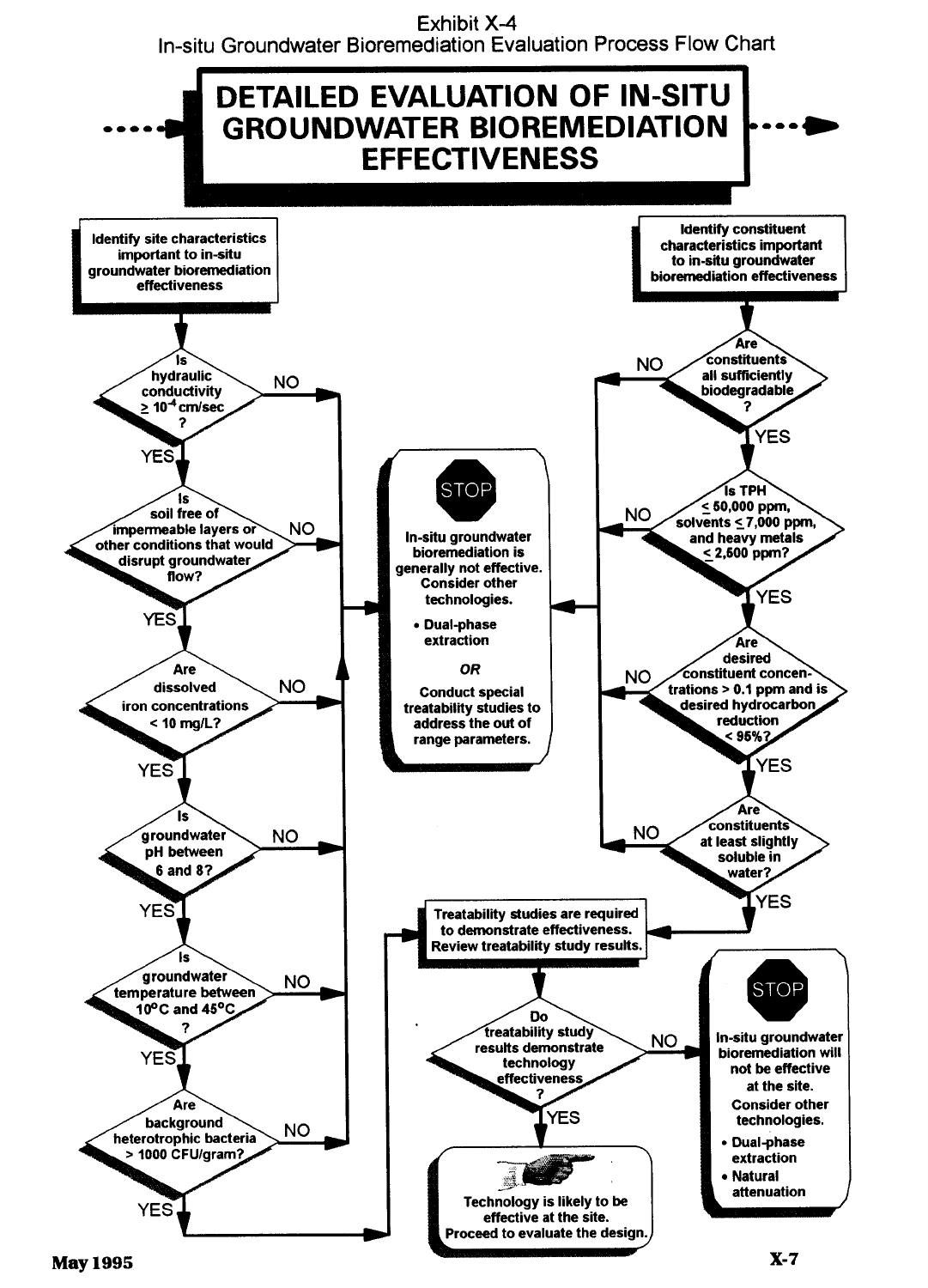Exhibit X-4 In-situ Groundwater Bioremediation Evaluation Process Flow Chart

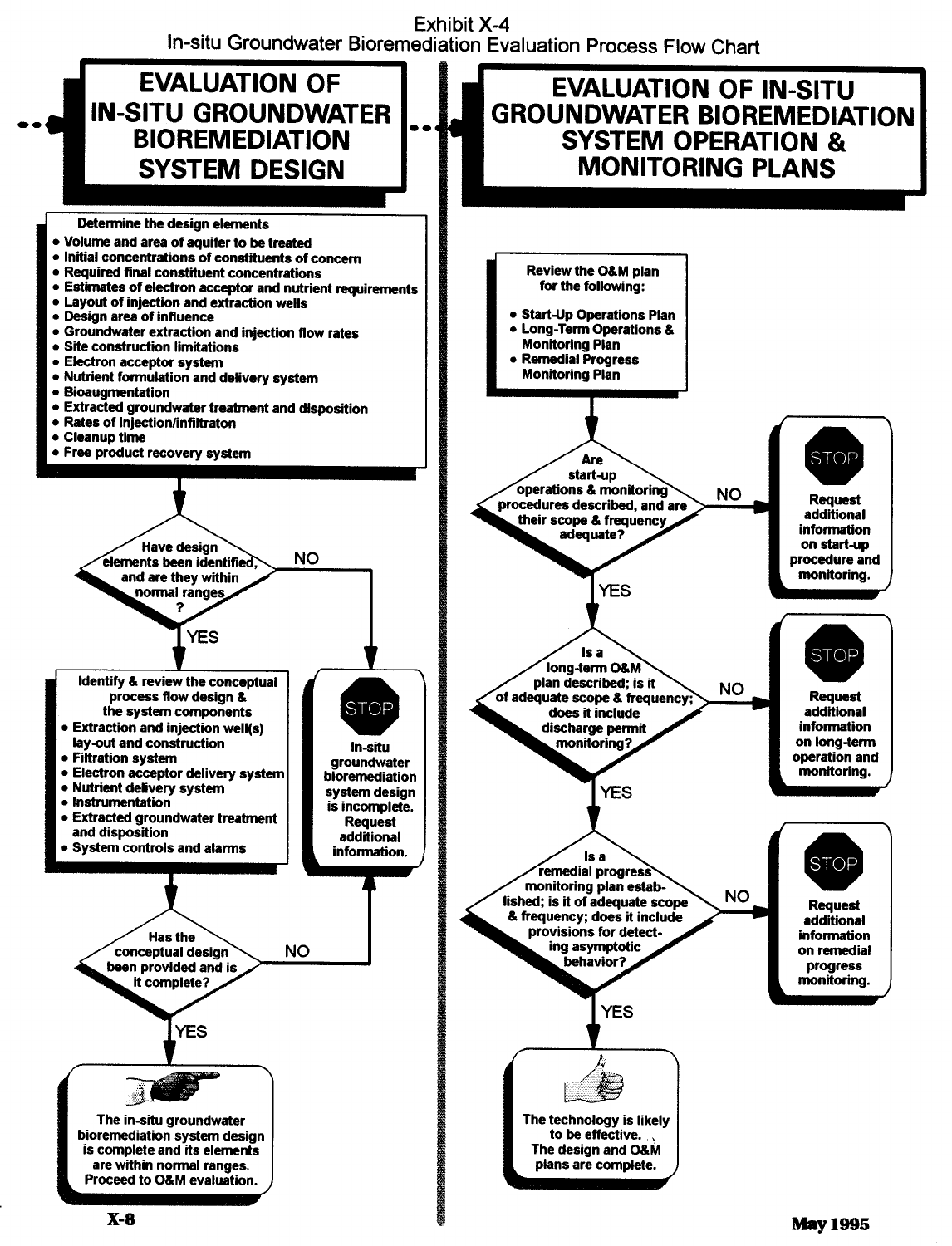## **Initial Screening Of In-Situ Groundwater Bioremediation**

This section allows you to quickly assess whether in-situ groundwater bioremediation is likely to be effective at a site. The key parameters that determine the effectiveness of this technology are:

- $\overline{O}$  The *hydraulic conductivity* of the aquifer, which controls the distribution of electron acceptors and nutrients in the subsurface;
- $\bigcirc$  The *biodegradability* of the petroleum constituents, which determines both the rate and degree to which constituents will be degraded by microorganisms; and
- $\bigcirc$  The *location of petroleum contamination* in the subsurface. Contaminants must be dissolved in groundwater or adsorbed onto more permeable sediments within the aquifer.

In general, the aquifer medium will determine *hydraulic conductivity*. Fine-grained media (e.g., clays, silts) have lower intrinsic permeability than coarse-grained media (e.g., sands, gravels).

Bioremediation is generally effective in permeable (e.g., sandy, gravelly) aquifer media. However, depending on the extent of contamination, bioremediation also can be effective in less permeable silty or clayey media. In general, an aquifer medium of lower permeability will require longer to clean up than a more permeable medium.

The *biodegradability* of a petroleum constituent is a measure of its ability to be metabolized (or co-metabolized) by hydrocarbon-degrading bacteria or other microorganisms.

The chemical characteristics of the contaminants will dictate their biodegradability. For example, heavy metals are not degraded by bioremediation. The biodegradability of organic constituents depends on their chemical structures and physical/chemical properties (e.g., water solubility, water/octanol partition coefficient). Highly soluble organic compounds with low molecular weights will tend to be more rapidly degraded than slightly soluble compounds with high molecular weights. The low water solubilities of the more complex compounds render them less bioavailable to petroleum-degrading organisms. Consequently, the larger, more complex chemical compounds may be slow to degrade or may even be recalcitrant to biological degradation (e.g., asphaltenes in No. 6 fuel oil).

The location, distribution, and disposition of petroleum contamination in the subsurface can significantly influence the likelihood of success for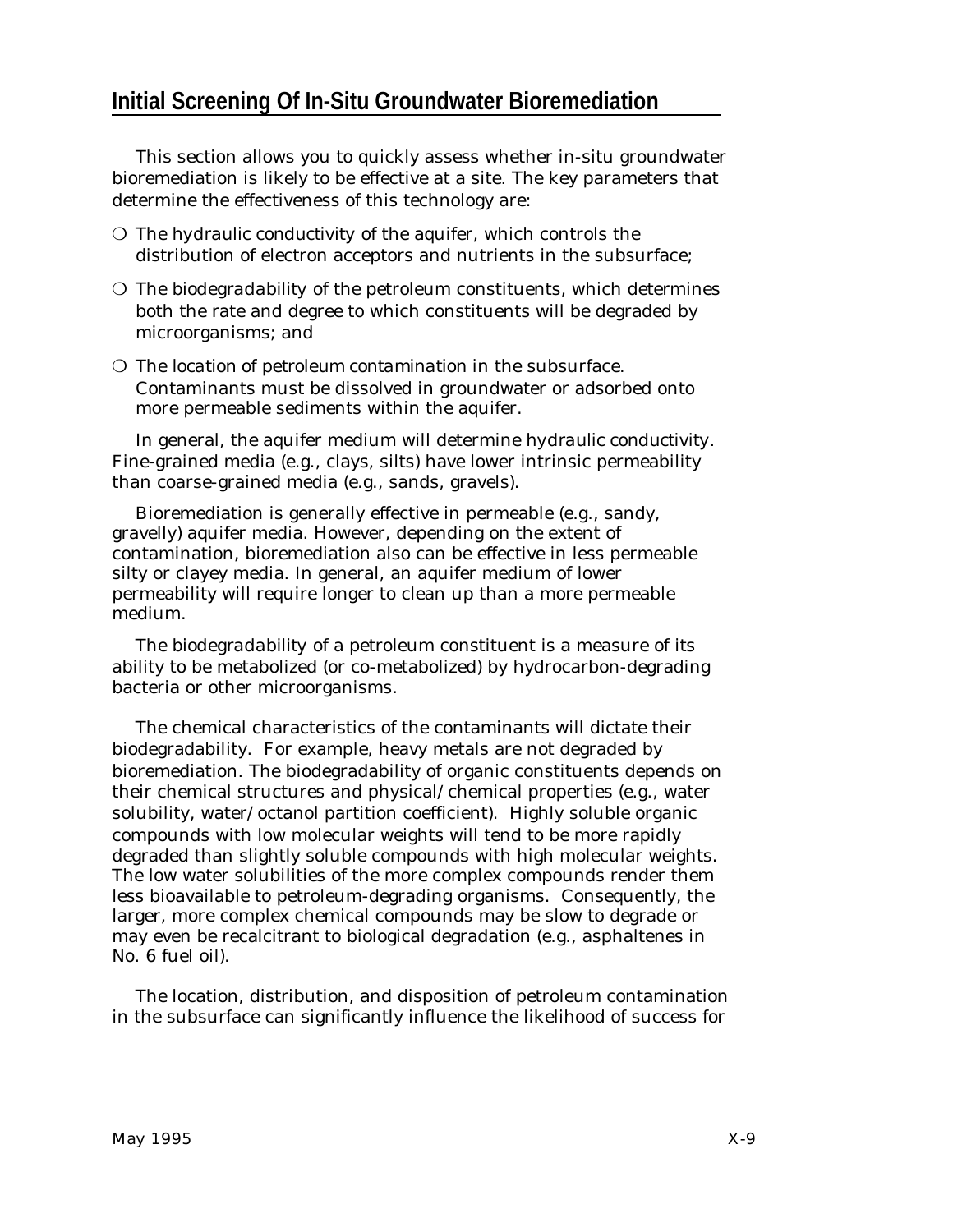<span id="page-13-0"></span>bioremediation. This technology generally works well for dissolved contaminants and contamination adsorbed onto higher permeability sediments (sands and gravels). However, if the majority of contamination is (1) in the unsaturated zone; (2) trapped in lower permeability sediments, or (3) outside the "flow path" for nutrients and electron acceptors, this technology will have reduced impact or no impact.

Exhibit X-5 is an initial screening tool that you can use to help assess the potential effectiveness of in-situ groundwater bioremediation. To use this tool, you must first determine the type of aquifer medium present and the type of petroleum product released at the site. Information provided in the following section will allow a more thorough evaluation of

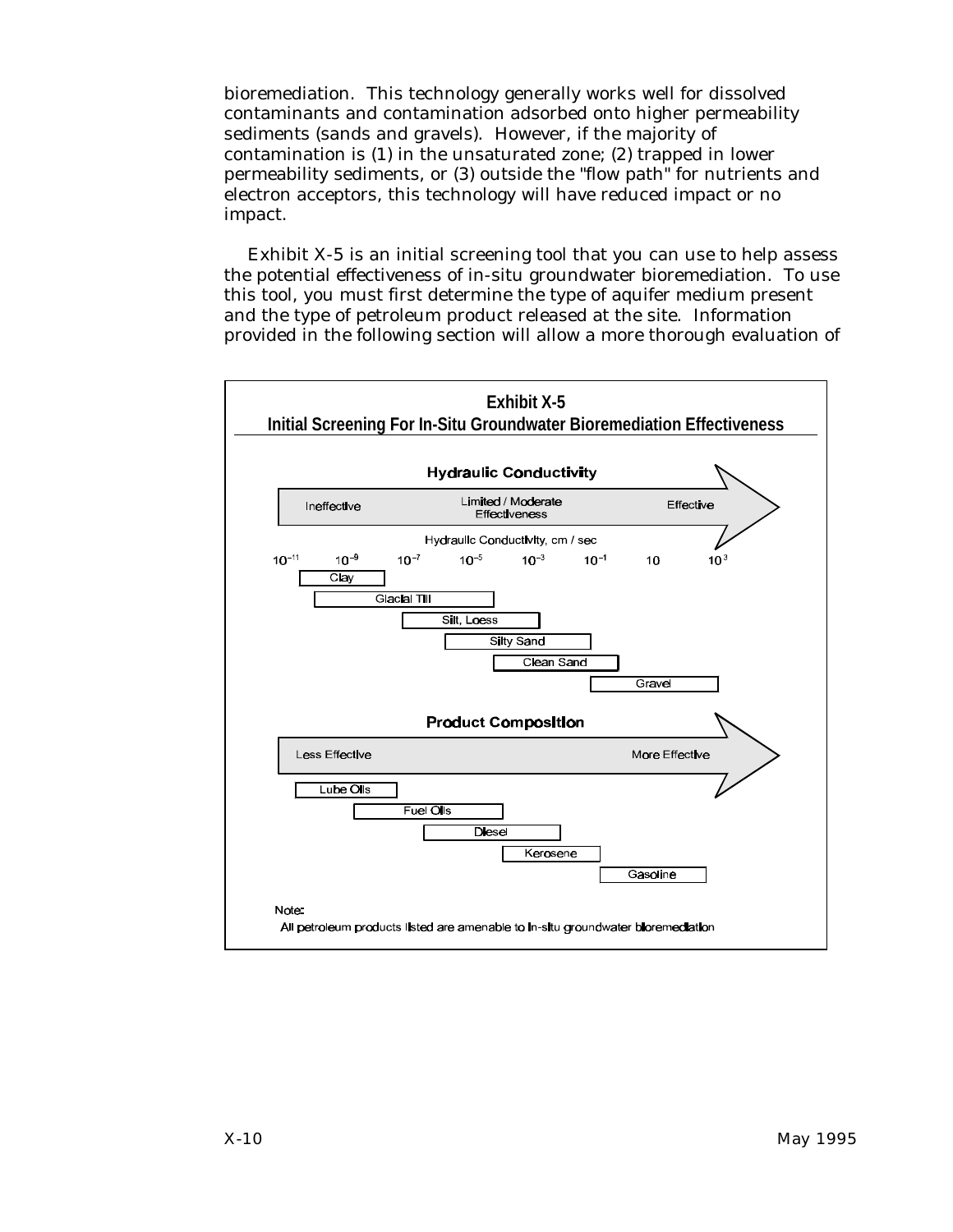effectiveness and will identify areas that could require special design considerations.

## **Detailed Evaluation Of In-Situ Groundwater Bioremediation Effectiveness**

Once you have completed the initial screening and determined that in-situ groundwater bioremediation may be effective for the aquifer media and petroleum product present, evaluate the CAP further to confirm that the technology will be effective.

While the initial screening focused on hydraulic conductivity and constituent biodegradability, the detailed evaluation should consider a broader range of site and constituent characteristics, which are listed in Exhibit X-6.

 $\mathcal{L}_{\mathcal{L}}$  -for the Effectiveness Of In-Situ  $\mathcal{L}_{\mathcal{L}}$  and  $\mathcal{L}_{\mathcal{L}}$  and  $\mathcal{L}_{\mathcal{L}}$  and  $\mathcal{L}_{\mathcal{L}}$  and  $\mathcal{L}_{\mathcal{L}}$  and  $\mathcal{L}_{\mathcal{L}}$  and  $\mathcal{L}_{\mathcal{L}}$  and  $\mathcal{L}_{\mathcal{L}}$  and  $\mathcal{L}_{\mathcal{L}}$  and

| <b>Exhibit X-6</b><br>Key Parameters Used To Evaluate The Effectiveness Of In-Situ<br><b>Groundwater Bioremediation</b>                                                                                                        |                                                                       |  |  |
|--------------------------------------------------------------------------------------------------------------------------------------------------------------------------------------------------------------------------------|-----------------------------------------------------------------------|--|--|
| <b>Site Characteristics</b>                                                                                                                                                                                                    | <b>Constituent Characteristics</b>                                    |  |  |
| Hydraulic conductivity<br>Soil structure and stratification<br>Groundwater mineral content<br>Groundwater pH<br>Groundwater temperature<br>Microbial presence<br>Terminal electron acceptors<br><b>Nutrient concentrations</b> | <b>Chemical structure</b><br>Concentration and toxicity<br>Solubility |  |  |

The remainder of this section describes each parameter, why it is important to in-situ groundwater bioremediation, how it can be determined, and a range of values over which in-situ groundwater bioremediation is generally effective.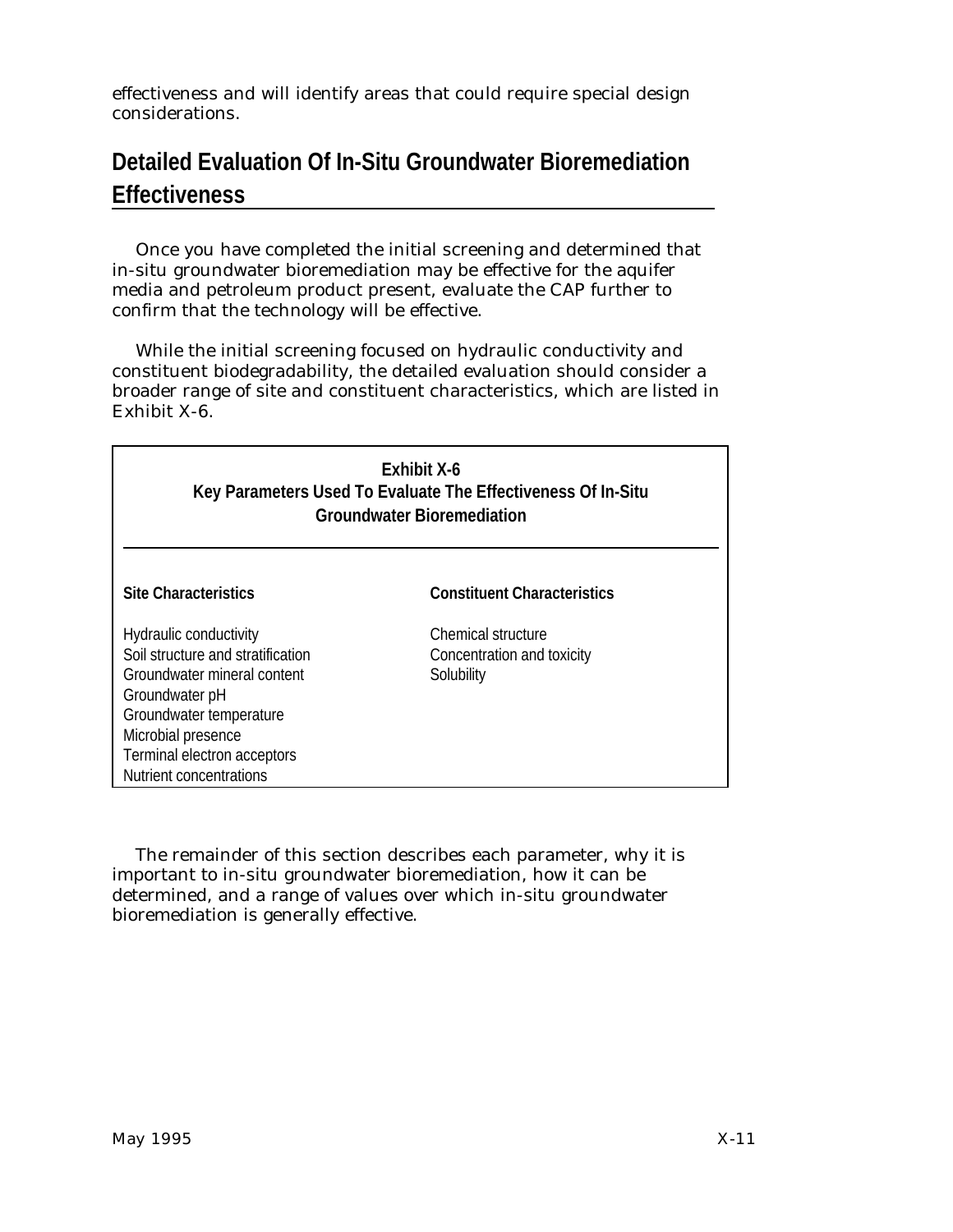## **Site Characteristics That Affect In-Situ Groundwater Bioremediation**

<span id="page-15-0"></span>Site characteristics that influence the potential effectiveness of in-situ groundwater bioremediation are described below.

#### *Hydraulic Conductivity*

Hydraulic conductivity, which is a measure of water's ability to move through the aquifer medium, is one of the important factors in determining the potential effectiveness of in-situ groundwater bioremediation. This characteristic controls the rate and the distribution of electron acceptors and nutrients delivered to the bacteria in the aquifer. Hydraulic conductivity can be determined from aquifer tests, including slug tests and pumping tests. These tests must be designed carefully to ensure that contaminants are not forced to spread further in the aquifer and that a large volume of contaminated groundwater is not generated which then requires expensive treatment or disposal. The hydraulic conductivity of aquifer media varies over a wide range depending on the constituent materials (e.g., sand, gravel, silt, clay). In general, fine-grained soils composed of clays or silts offer resistance to water flow. Soils that are highly fractured, however, may have sufficient permeability to use in-situ bioremediation. For aquifers with hydraulic conductivity greater than  $10^{-4}$  cm/sec, in-situ groundwater bioremediation is effective. For sites with lower hydraulic conductivities (e.g.,  $10^{-4}$  to  $10^{-6}$  cm/sec), the technology also could be effective, but it must be carefully evaluated, designed, and controlled.

Intrinsic permeability, which is a measure of the ability of soils to transmit fluids, is sometimes reported instead of hydraulic conductivity. If intrinsic permeability is given, you calculate the hydraulic conductivity from the following equation:

$$
K = \frac{k (\rho g)}{\mu}
$$

where

- $K =$  hydraulic conductivity (cm/sec),
- $k =$  intrinsic permeability (cm<sup>2</sup>),
- $\mu$  = water viscosity (g/cm ·sec),
- $\rho$  = water density (g/cm<sup>3</sup>),
- $g = \text{acceleration of gravity (cm/sec<sup>2</sup>).}$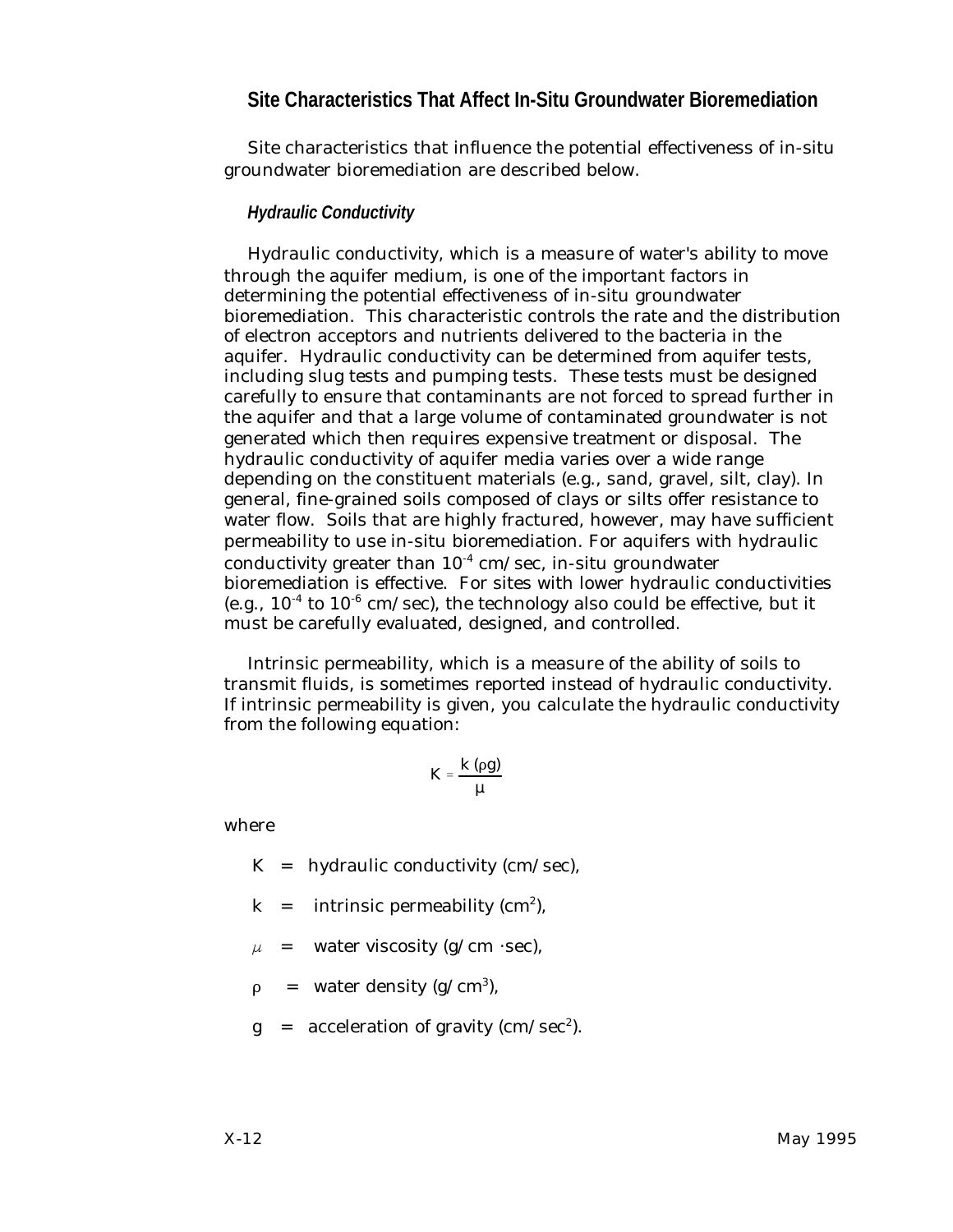At 20°C:  $(\rho g/\mu) = 9.8 \times 10^4$  (cm·sec)<sup>-1</sup>. To convert k from cm<sup>2</sup> to darcy, multiply by  $10^8$ .

#### *Soil Structure and Stratification*

Soil structure and stratification are important to in-situ groundwater bioremediation because they affect groundwater flowrates and patterns when water is extracted or injected. Structural characteristics such as microfracturing can result in higher permeabilities than expected for certain soils (e.g., clays). In this case, however, flow will increase in the fractured media but not in the unfractured media. The stratification of soils with different permeabilities can dramatically increase the lateral flow of groundwater in the more permeable strata while reducing the flow through less permeable strata. This preferential flow behavior can lead to reduced effectiveness and extended remedial times for less-permeable strata.

The intergranular structure and stratification of aquifer media can be determined by reviewing soil logs from wells or borings and by examining geologic cross-sections. It will be necessary to verify that soil types have been properly identified, that visual observations of soil structure have been documented, and that boring logs are of sufficient detail to define soil stratification. Stratified soils may require special design consideration (e.g., special injection well(s)) to ensure that these lesspermeable strata are adequately handled.

Fluctuations in the groundwater table should also be determined. Significant seasonal or daily (e.g., tidal, precipitation-related) fluctuations will submerge some of the soil in the unsaturated zone, which should be considered during design of the system.

#### *Groundwater Mineral Content*

Excessive calcium, magnesium, or iron in groundwater can react with phosphate, which is typically supplied as a nutrient in the form of tripolyphosphate, or with carbon dioxide, which is produced by microorganisms as a by-product of aerobic respiration. The products of these reactions can adversely affect the operation of an in-situ bioremediation system. When calcium, magnesium, or iron reacts with phosphate or carbon dioxide, crystalline precipitates or "scale" is formed. Scale can constrict flow channels and can also damage equipment, such as injection wells and sparge points. In addition, the precipitation of calcium or magnesium phosphates ties up phosphorus compounds, making them unavailable to microorganisms for use as nutrients. This effect can be minimized by using tripolyphosphates in a mole ratio of greater than 1:1 tripolyphosphates to total minerals (i.e., magnesium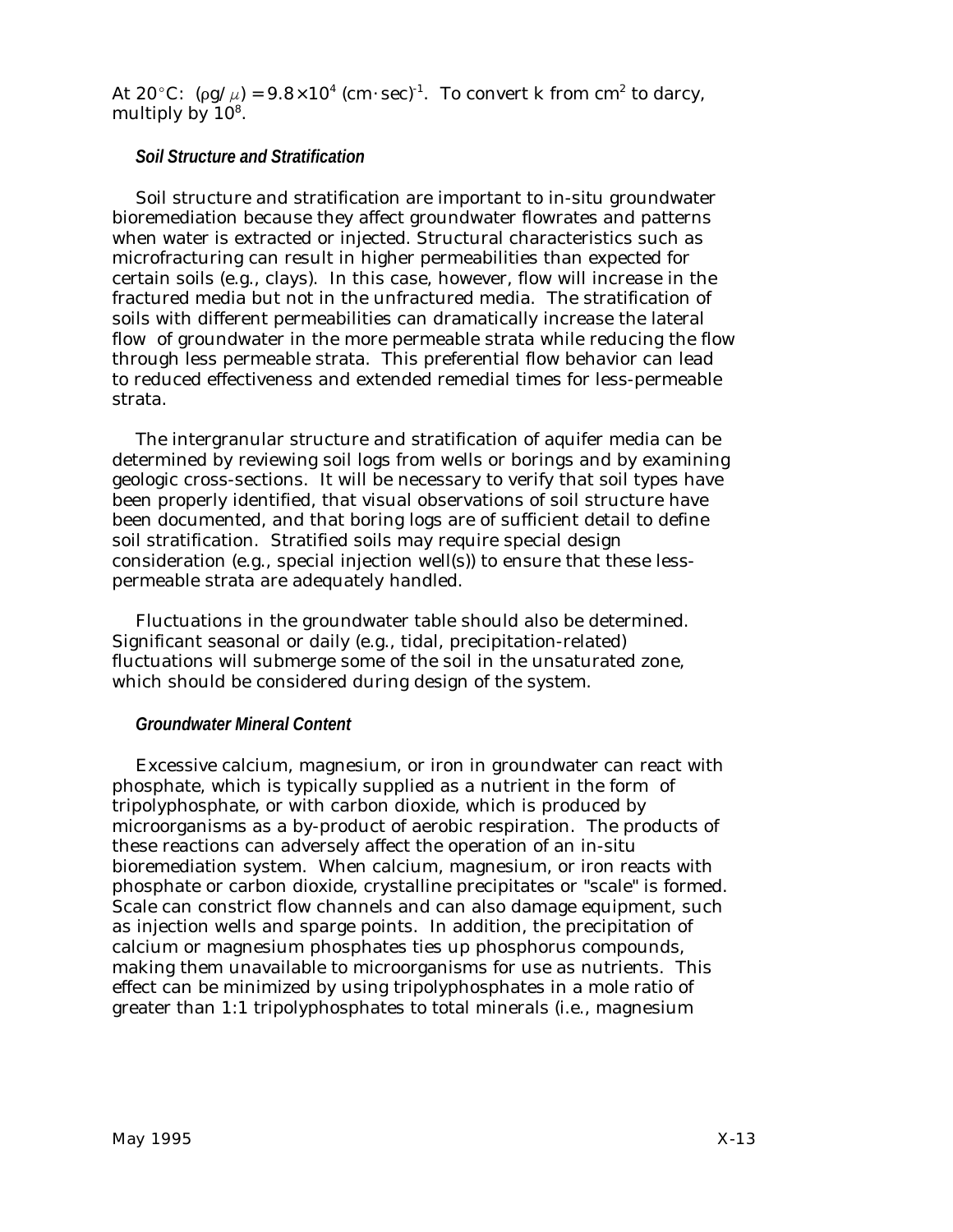<span id="page-17-0"></span>and calcium). At these concentrations, the tripolyphosphate acts as a sequestering agent to keep the magnesium and calcium in solution (i.e., prevent the metal ions from precipitating and forming scale).

When oxygen is introduced to the subsurface as a terminal electron acceptor, it can react with dissolved iron  $(Fe^{2})$  to form an insoluble iron precipitate, ferric oxide. This precipitate can be deposited in aquifer flow channels, reducing permeability. The effects of iron precipitation tend to be most noticeable around injection wells, where oxygen concentration in groundwater is highest and can render injection wells inoperable. Exhibit X-7 provides a guide to assessing the potential impact of dissolved iron in groundwater.

| <b>Exhibit X-7</b><br><b>Dissolved Iron And In-Situ Bioremediation Effectiveness</b> |                                                                                           |  |  |
|--------------------------------------------------------------------------------------|-------------------------------------------------------------------------------------------|--|--|
| <b>Dissolved Iron Concentration</b><br><b>Effectiveness</b><br>(mg/L)                |                                                                                           |  |  |
| $Fe^{+2}$ < 10                                                                       | Probably effective                                                                        |  |  |
| $10 < Fe^{+2} < 20$                                                                  | Injection wells require periodic testing and<br>may need periodic cleaning or replacement |  |  |
| $Fe+2 > 20$                                                                          | Not recommended                                                                           |  |  |

Other parameters that could be good indicators of potential groundwater scaling are hardness, alkalinity, and pH. In particular, very hard water (i.e., > 400-500 mg/L carbonate hardness) tends to promote promote scaling. The potential adverse effects caused by excessive mineral

content (e.g., calcium, magnesium, iron, total carbonates) in the groundwater warrants careful attention during site characterization activities.

## *Groundwater pH*

Extreme pH values (i.e., less than 5 or greater than 10) are generally unfavorable for microbial activity. Typically, optimal microbial activity occurs under neutral pH conditions (i.e., in the range of 6–8). The optimal pH is site specific. For example, aggressive microbial activity has been observed at lower pH conditions outside of this range (e.g., 4.5 to 5) in natural systems. Because indigenous microorganisms have adapted to the natural conditions where they are found, pH adjustment, even toward neutral, can inhibit microbial activity. If man-made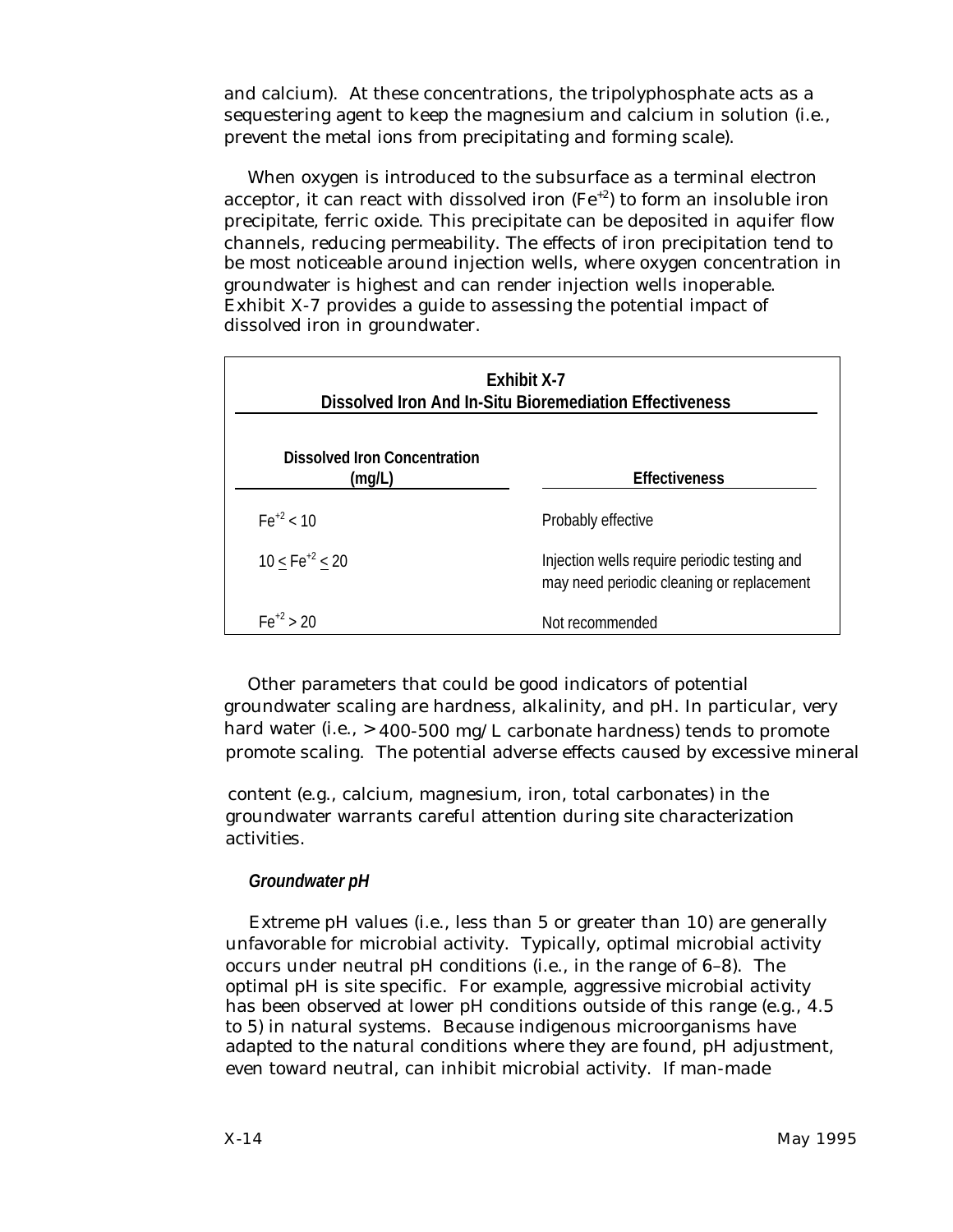conditions (e.g., releases of petroleum) have altered the pH outside the neutral range, pH adjustment may be needed. If the pH of the groundwater is too low (too acid), lime or sodium hydroxide can be added to increase the pH. If the pH is too high (too alkaline), then a suitable acid (e.g., hydrochloric, muriatic) can be added to reduce the pH. Changes to pH should be closely monitored because rapid changes of more than 1 or 2 units can inhibit microbial activity and may require an extended acclimation period before the microbes resume their activity.

#### *Groundwater Temperature*

Bacterial growth rate is a function of temperature. Subsurface microbial activity has been shown to decrease significantly at temperatures below 10°C and essentially to cease below  $5^{\circ}$ C. Microbial activity of most bacterial species important to petroleum hydrocarbon biodegradation also diminishes at temperatures greater than  $45^{\circ}$ C. Within the range of 10<sup>o</sup>C to 45<sup>o</sup>C, the rate of microbial activity typically doubles for every  $10^{\circ}$ C rise in temperature. In most cases, for in-situ groundwater bioremediation, the bacteria living in an aquifer system are likely to experience relatively stable temperatures with only slight seasonal variations. In most areas of the U.S., the average groundwater temperature is about  $13^{\circ}$ C, but groundwater temperatures may be somewhat lower or higher in the extreme northern and southern states.

#### *Microbial Presence*

Soil normally contains large numbers of diverse microorganisms, including bacteria, algae, fungi, protozoa, and actinomycetes. Of these organisms, the bacteria are the most numerous and biochemically active group, particularly at low oxygen levels, and they contribute significantly to in-situ groundwater bioremediation.

At a contaminated site, the natural microbial population undergoes a selection process. First, there is an acclimation period, during which microbes adjust to their new environment and new source of food. Second, those organisms that adapt most quickly tend to grow fastest and can use up nutrients that other microbes would need. Third, as the environmental conditions change and the nature of the food supply changes, the microorganism populations change as well. Organisms capable of withstanding the stress of their changing environment will generally be those that will contribute to the bioremediation of the site.

To determine the presence and population density of naturally occurring bacteria that will contribute to degradation of petroleum constituents, laboratory analysis of soil samples from the site should be completed. These analyses, at a minimum, should include plate counts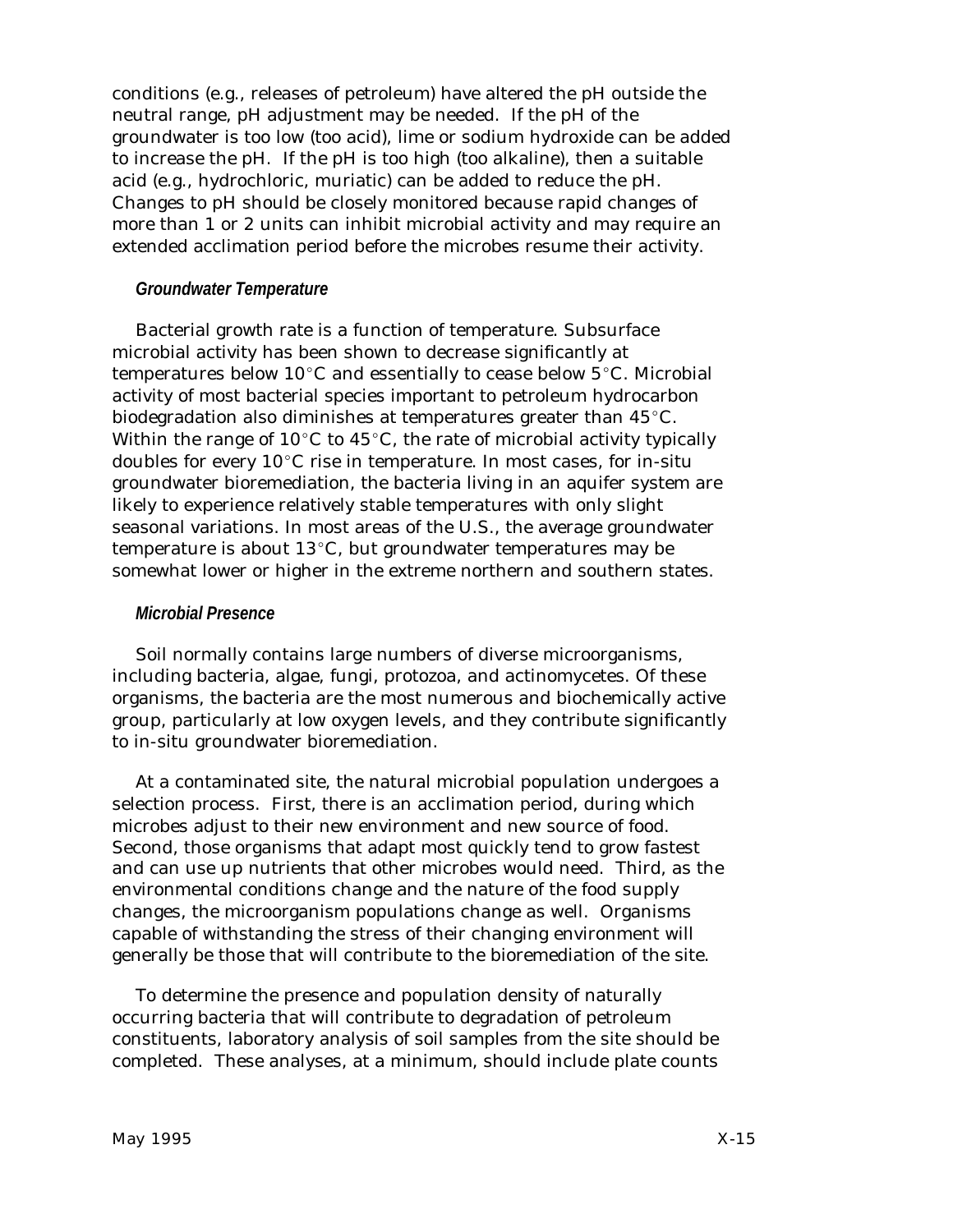<span id="page-19-0"></span>for total heterotrophic bacteria (i.e., bacteria that use organic compounds as an energy source) and hydrocarbon-degrading bacteria. Although heterotrophic bacteria are normally present in all soil environments, plate counts of less than 1,000 colony-forming units (CFU)/gram of soil could indicate depletion of oxygen or other essential nutrients or the presence of toxic constituents. However, concentrations as low as 100 CFU per gram of soil can be stimulated to acceptable levels, assuming toxic conditions (e.g., exceptionally high concentrations of heavy metals) are not present. These conditions are summarized in Exhibit X-8.

| <b>Exhibit X-8</b><br>Heterotrophic Bacteria And In-Situ Groundwater Bioremediation Effectiveness |                                                                                                                                                                                                                            |  |  |
|---------------------------------------------------------------------------------------------------|----------------------------------------------------------------------------------------------------------------------------------------------------------------------------------------------------------------------------|--|--|
| <b>Total Heterotrophic Bacteria</b>                                                               | <b>Effectiveness</b>                                                                                                                                                                                                       |  |  |
| $>1,000$ CFU/gram dry soil                                                                        | Generally effective.                                                                                                                                                                                                       |  |  |
| 100 - 1,000 CFU/gram dry soil                                                                     | May be effective; needs further evaluation to<br>determine whether toxic conditions are<br>present and/or whether population responds<br>to stimulation (e.g., increased supply of<br>electron acceptor and/or nutrients). |  |  |
| < 100                                                                                             | Not generally effective.                                                                                                                                                                                                   |  |  |

Some CAPs propose the addition of microorganisms (bioaugmentation) into the aquifer environment when colony plate counts are low. However, research has shown that most in-situ bioremediation projects have been successfully completed without microbial augmentation. Experience with microbial augmentation shows that it varies in effectiveness. Except in coarse-grained, highly permeable material, microbes tend not to move very far past the point of injection, therefore, their effectiveness is limited in extent. In general, microbial augmentation does not adversely affected bioremediation, but it could be an unnecessary cost.

## *Terminal Electron Acceptors*

Microorganisms require carbon as an energy source to sustain their metabolic functions, which include growth and reproduction. The metabolic process used by bacteria to produce energy requires a terminal electron acceptor (TEA) to enzymatically oxidize the carbon source (organic matter) to carbon dioxide.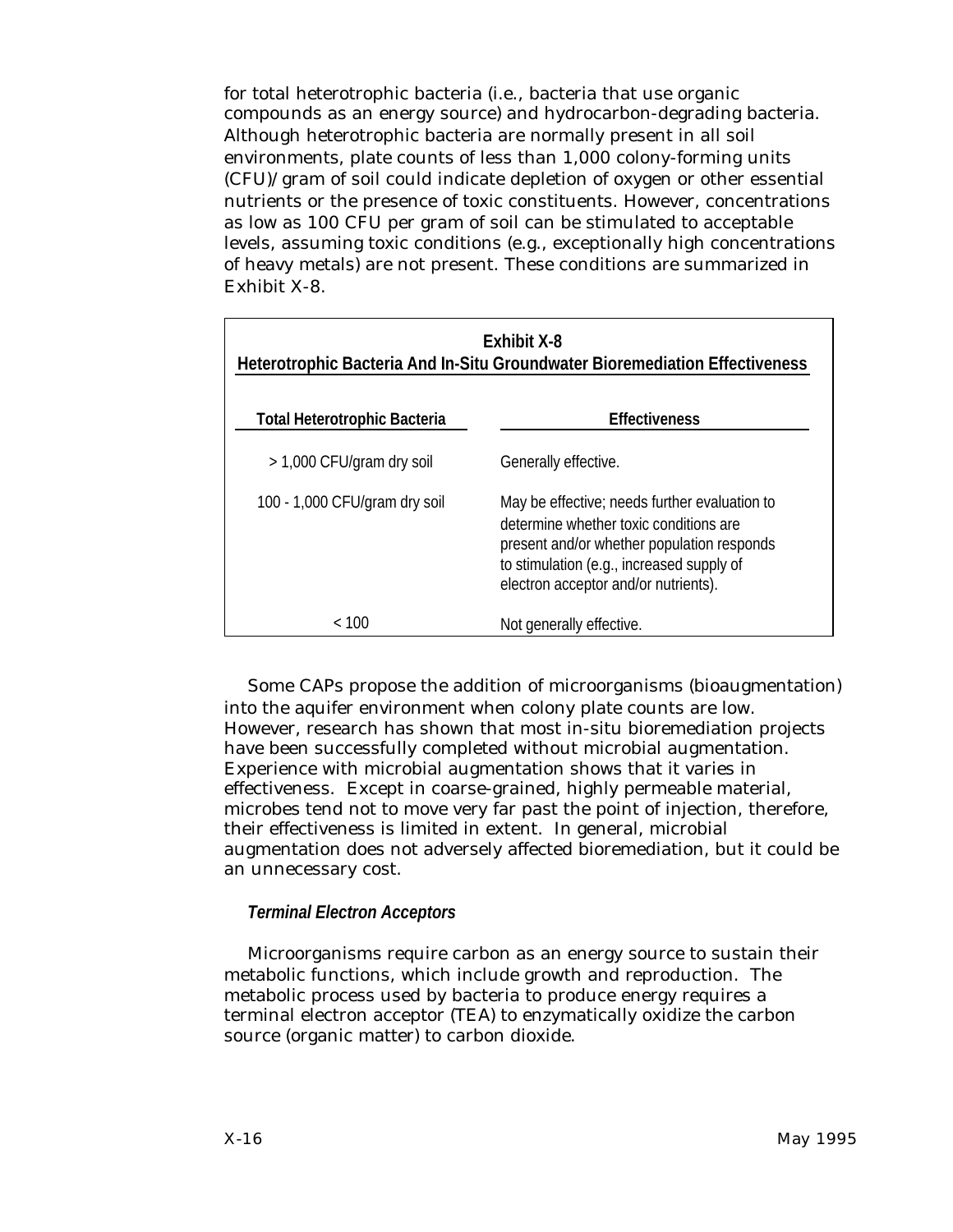where  $\Delta H_{\rm f}$  is energy generated by the reaction to fuel other metabolic processes including growth and reproduction. In this example, oxygen serves as the TEA.

Microorganisms are classified by the carbon and TEA sources they use to carry out metabolic processes. Bacteria that use organic compounds as their source of carbon are called *heterotrophs*; those that use inorganic carbon compounds such as carbon dioxide are called *autotrophs*. Bacteria that use oxygen as their TEA are called *aerobes*; those that use a compound other than oxygen (e.g., nitrate, sulfate) are called *anaerobes*; and those that can utilize both oxygen and other compounds as TEAs are called *facultative*. For in-situ groundwater bioremediation applications directed at petroleum products, bacteria that are both *aerobic* (or *facultative*) and *heterotrophic* are most important in the degradation process.

#### *Nutrient Concentrations*

Microorganims require inorganic nutrients such as nitrogen and phosphate to support cell growth and sustain biodegradation processes. Nutrients may be available in sufficient quantities in the aquifer but, more frequently, nutrients need to be added to maintain adequate bacterial populations.

A rough approximation of maximum nutrient requirements can be based on the stoichiometry of the overall biodegradation process:

C-source + N-source +  $O_2$  + Minerals + Nutrients ---> Cell mass +  $CO<sub>2</sub>$  +  $H<sub>2</sub>O$  + other metabolic by-products

Different empirical formulas of bacterial cell mass have been proposed; the most widely accepted are  $C_5H_7NO_2$  and  $C_{60}H_{87}O_{32}N_{12}P$ . Using the empirical formulas for cell biomass and other assumptions, the carbon:nitrogen:phosphorus ratios necessary to enhance biodegradation fall in the range of 100:10:l to 100:1:0.5, depending on the constituents and bacteria involved in the biodegradation process.

Chemical analyses of soil samples (collected from below the water table) and groundwater samples should be completed to determine the available concentrations of nitrogen (expressed as ammonia) and phosphate. Soil analyses are routinely conducted in agronomic laboratories that test soil fertility for farmers. These concentrations can be compared to the nitrogen and phosphorus requirements calculated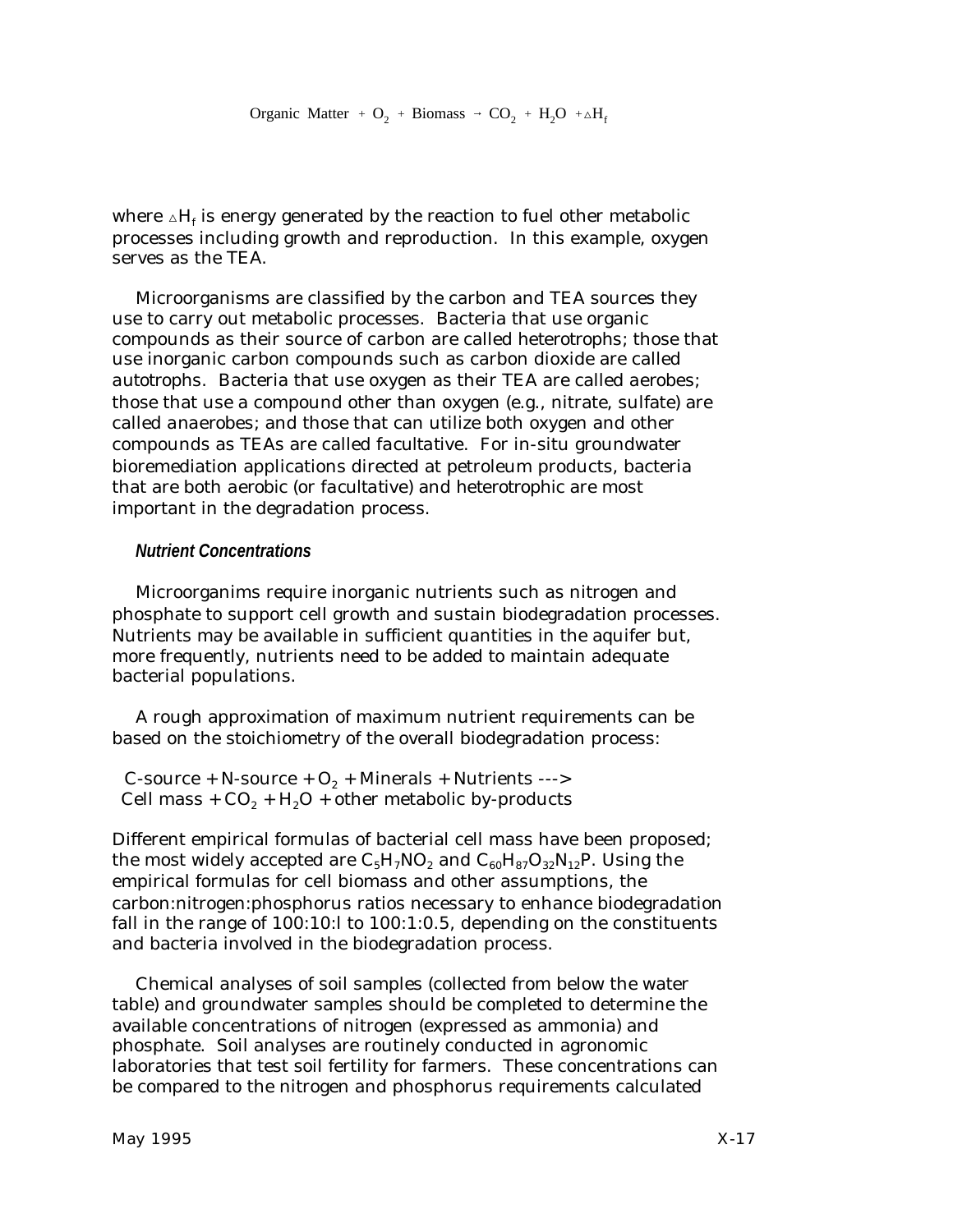<span id="page-21-0"></span>from the stoichiometric ratios of the biodegradation process. Some microbes can use nitrate as a nitrogen source. The drinking water standard for nitrate is 40 mg/L and there may be regulatory prohibitions against injecting nitrate into groundwater. If nitrogen addition is necessary, slow release sources should be used and addition of these materials should be monitored throughout the project to prevent degradation of water quality. In addition, excessive nitrogen additions can lower soil pH, depending on the amount and type of nitrogen added.

Because of water quality and soil chemistry considerations, in situ groundwater bioremediation should be operated at near nutrient-limited conditions.

## **Constituent Characteristics That Affect In-Situ Groundwater Bioremediation**

#### *Chemical Structure*

The chemical structures of the constituents to be treated by in-situ groundwater bioremediation are important for determining the rate at which biodegradation will occur. Although nearly all constituents in petroleum products typically found at UST sites are biodegradable, the more complex the molecular structure of the constituent, the more difficult the product is to treat and the greater the time required for treatment. Most low-molecular-weight (nine carbon atoms or less) aliphatic and monoaromatic constituents are more easily biodegraded than higher-molecular-weight aliphatic or polyaromatic organic constituents. Straight chain, aliphatic (i.e., alkanes, alkenes, and alkynes) hydrocarbon compounds are more readily degraded than their branched isomers, and mono-aromatic compounds (e.g., benzene, ethyl benzene, toluene, xylenes) are more rapidly degraded than the two-ring compounds (e.g., naphthalene), which in turn are more rapidly degraded than the larger multi-ringed compounds (i.e., polyaromatic hydrocarbons or polynuclear aromatic hydrocarbons). The larger, more complex chemical structures may be slow to degrade or be essentially resistant to biological degradation (e.g., asphaltenes in No. 6 fuel oil). Exhibit X-9 lists, in order of decreasing rate of potential biodegradability, some common constituents found at petroleum UST sites.

Petroleum hydrocarbon contamination is sometimes accompanied by other organic contaminants, including both non-chlorinated solvents (e.g., alcohols, ketones, esters, acids) and chlorinated compounds (e.g., trichloroethane, chlorinated phenols, polychlorinated biphenyls (PCBs)). The non-chlorinated solvents tend to be readily biodegradable but can exert toxic effects at high concentrations. Lightly chlorinated compounds (e.g., chlorobenzene, dichlorobenzene, chlorinated phenols,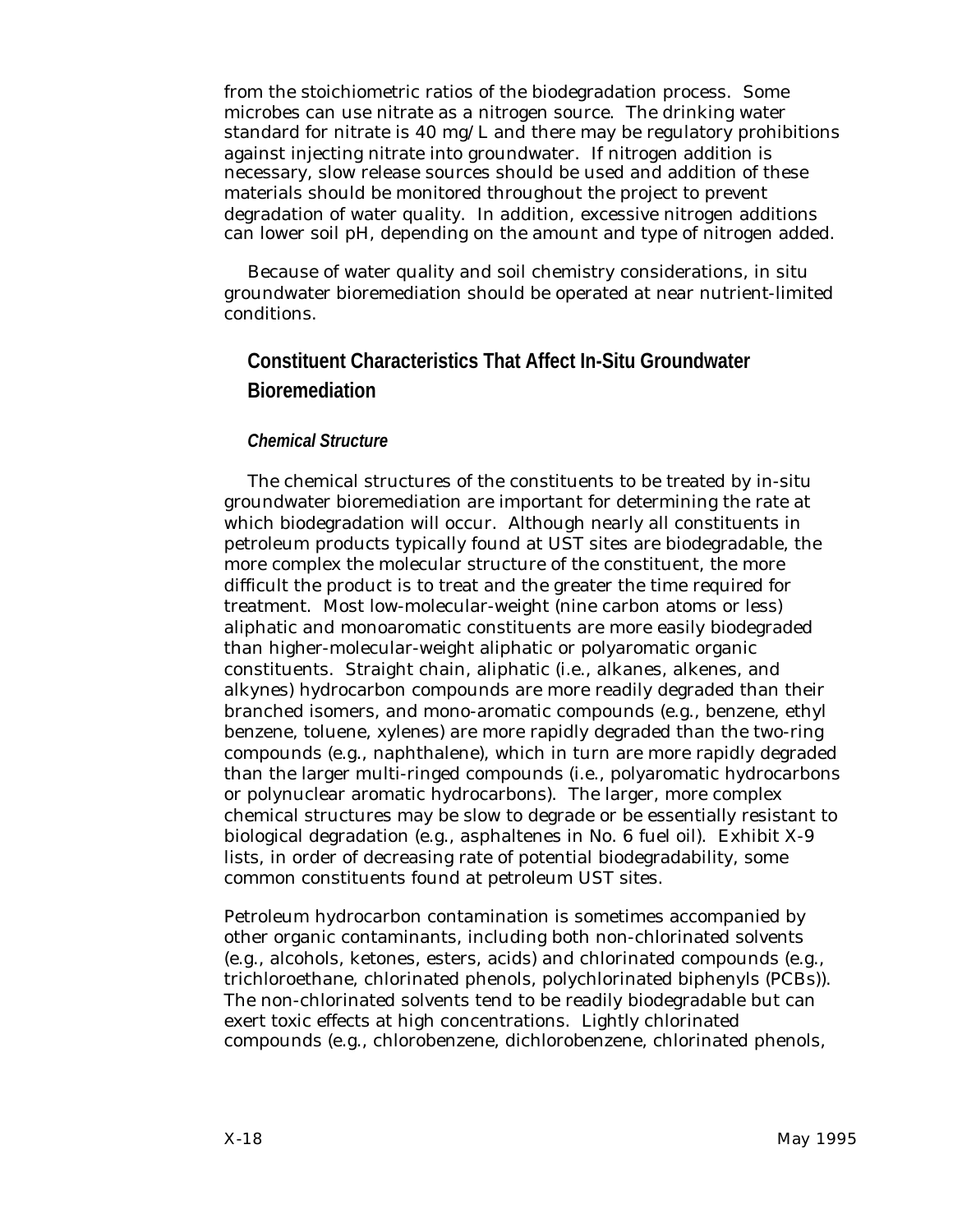| <b>Exhibit X-9</b><br><b>Chemical Structure And Biodegradability</b> |                                                                  |                                                                                          |  |  |
|----------------------------------------------------------------------|------------------------------------------------------------------|------------------------------------------------------------------------------------------|--|--|
| <b>Biodegradability</b><br><b>Example Constituents</b>               |                                                                  | <b>Products In Which</b><br><b>Constituent Is Typically</b><br>Found                     |  |  |
| More degradable                                                      | n-butane, I-pentane,<br>n-octane<br><b>Nonane</b>                | Gasoline<br>∩<br>Diesel fuel                                                             |  |  |
|                                                                      | Methyl butane,<br>dimethylpentenes,<br>methyloctanes             | Gasoline<br>∩                                                                            |  |  |
|                                                                      | Benzene, toluene,<br>ethylbenzene, xylenes<br>Propylbenzenes     | Gasoline<br>∩<br>Diesel, kerosene<br>∩                                                   |  |  |
|                                                                      | Decanes<br><b>Dodecanes</b><br><b>Tridecanes</b><br>Tetradecanes | Diesel<br>∩<br>Kerosene<br>∩<br><b>Heating fuels</b><br>$\circ$<br>Lubricating oils<br>◯ |  |  |
| Less degradable                                                      | Naphthalenes<br><b>Fluoranthenes</b><br>Pyrenes<br>Acenaphthenes | <b>Diesel</b><br>∩<br>Kerosene<br>∩<br>Heating oil<br>◯<br>Lubricating oils<br>$\circ$   |  |  |
| Resistant                                                            | Asphaltenes<br><b>MTBE</b>                                       | Fuel oil no. 6<br>∩<br>Gasoline<br>∩                                                     |  |  |

lightly chlorinated PCBs) are typically degradable under aerobic conditions. The more highly chlorinated compounds tend to be more resistant to aerobic degradation, but they can be degraded by dechlorination under anaerobic conditions. Several common chlorinated solvents (e.g., chlorinated ethanes, ethenes) can be degraded under aerobic conditions if they exist in the presence of another contaminant that can behave as a co-metabolite (e.g., methane, toluene, phenol).

Evaluation of the chemical structure of the constituents proposed for reduction by in-situ groundwater bioremediation at the site will allow you to determine which constituents will be the most difficult to degrade. You should verify that remedial time estimates, treatability studies, and operation and monitoring plans are based on the constituents that are the most difficult to degrade in the biodegradation process.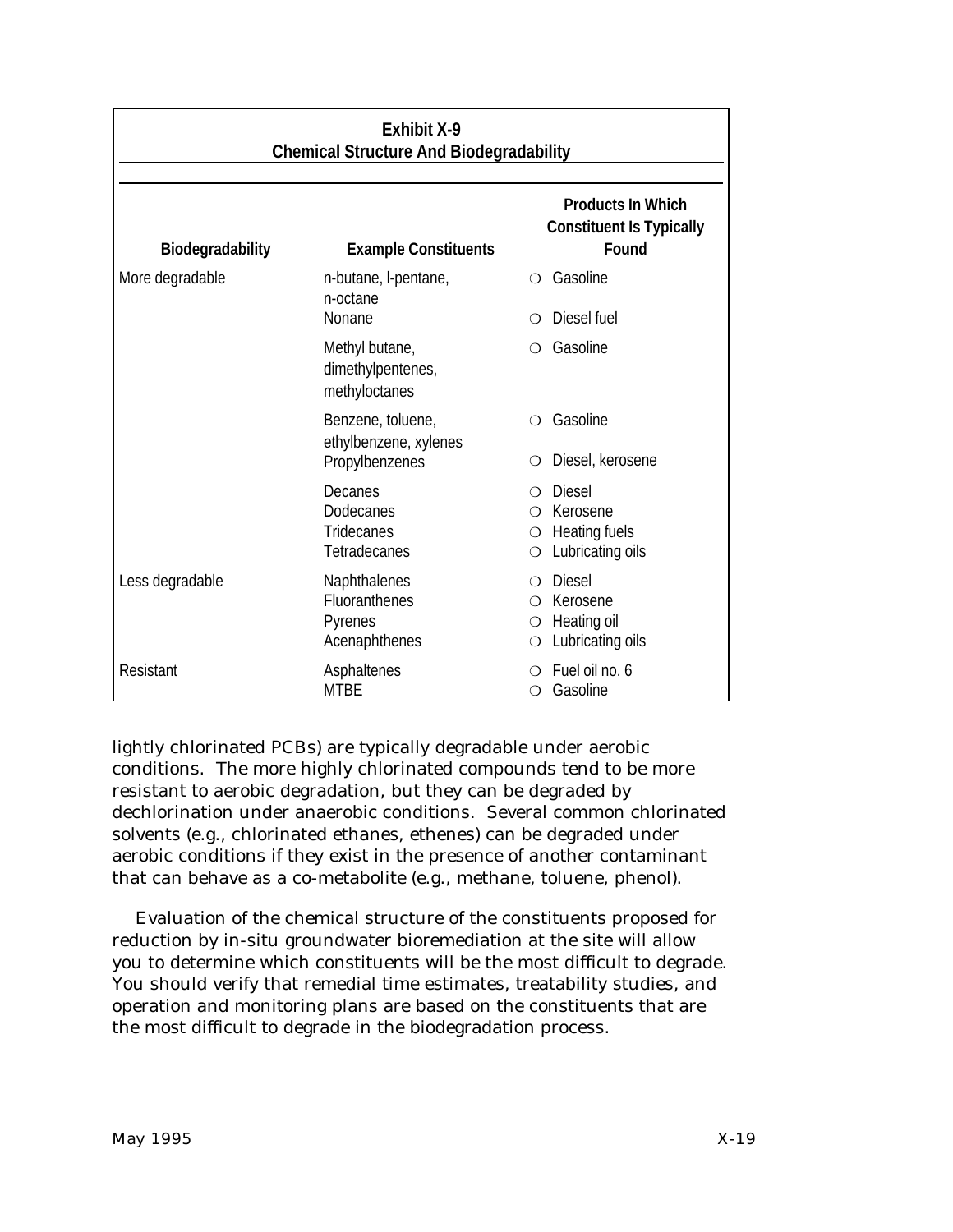### *Concentration And Toxicity*

High concentrations of petroleum organics or heavy metals in site soils can be toxic to or inhibit the growth and reproduction of bacteria responsible for biodegradation. In addition, very low concentrations of organic material will result in diminished levels of bacterial activity.

In general, concentrations of petroleum hydrocarbons (measured as total petroleum hydrocarbons) in excess of 50,000 ppm, organic solvent concentrations in excess of 7,000 ppm, or heavy metals in excess of 2,500 ppm in the groundwater or aquifer medium are considered inhibitory and/or toxic to aerobic bacteria. Review the CAP to verify that the average concentrations of petroleum hydrocarbons and heavy metals in the soils and groundwater to be treated are below these levels. Exhibit X-10 provides the general criteria for constituent concentration and bioremediation effectiveness.

| <b>Exhibit X-10</b><br><b>Constituent Concentration And In-Situ Groundwater Bioremediation</b><br><b>Effectiveness</b> |                                                                                                             |  |  |
|------------------------------------------------------------------------------------------------------------------------|-------------------------------------------------------------------------------------------------------------|--|--|
| <b>Constituent Concentration</b>                                                                                       | <b>In-Situ Groundwater</b><br><b>Bioremediation Effectiveness</b>                                           |  |  |
| Petroleum constituents < 50,000 ppm,<br>Solvent constituents $<$ 7,000 ppm,<br>and<br>Heavy metals $<$ 2,500 ppm       | Fffective.                                                                                                  |  |  |
| Petroleum constituents > 50,000 ppm,<br>Solvent constituents $> 7,000$ ppm,<br>or<br>Heavy metals $> 2,500$ ppm        | Ineffective; toxic or inhibitory conditions to<br>bacterial growth exist. Long remediation<br>times likely. |  |  |

In addition to maximum concentrations, you should consider the cleanup concentrations proposed for the treated soils. Below a certain "threshold" constituent concentration, the bacteria cannot obtain sufficient carbon from degradation of the constituents to maintain adequate biological activity. The threshold level determined from treatability studies conducted in the laboratory is likely to be much lower than what is achievable in the field under less than optimal conditions. Although the threshold limit varies greatly depending on bacteria-specific and constituent-specific features, constituent concentrations below 0.1 ppm in the total aquifer matrix may be difficult to achieve. However, concentrations in the groundwater for these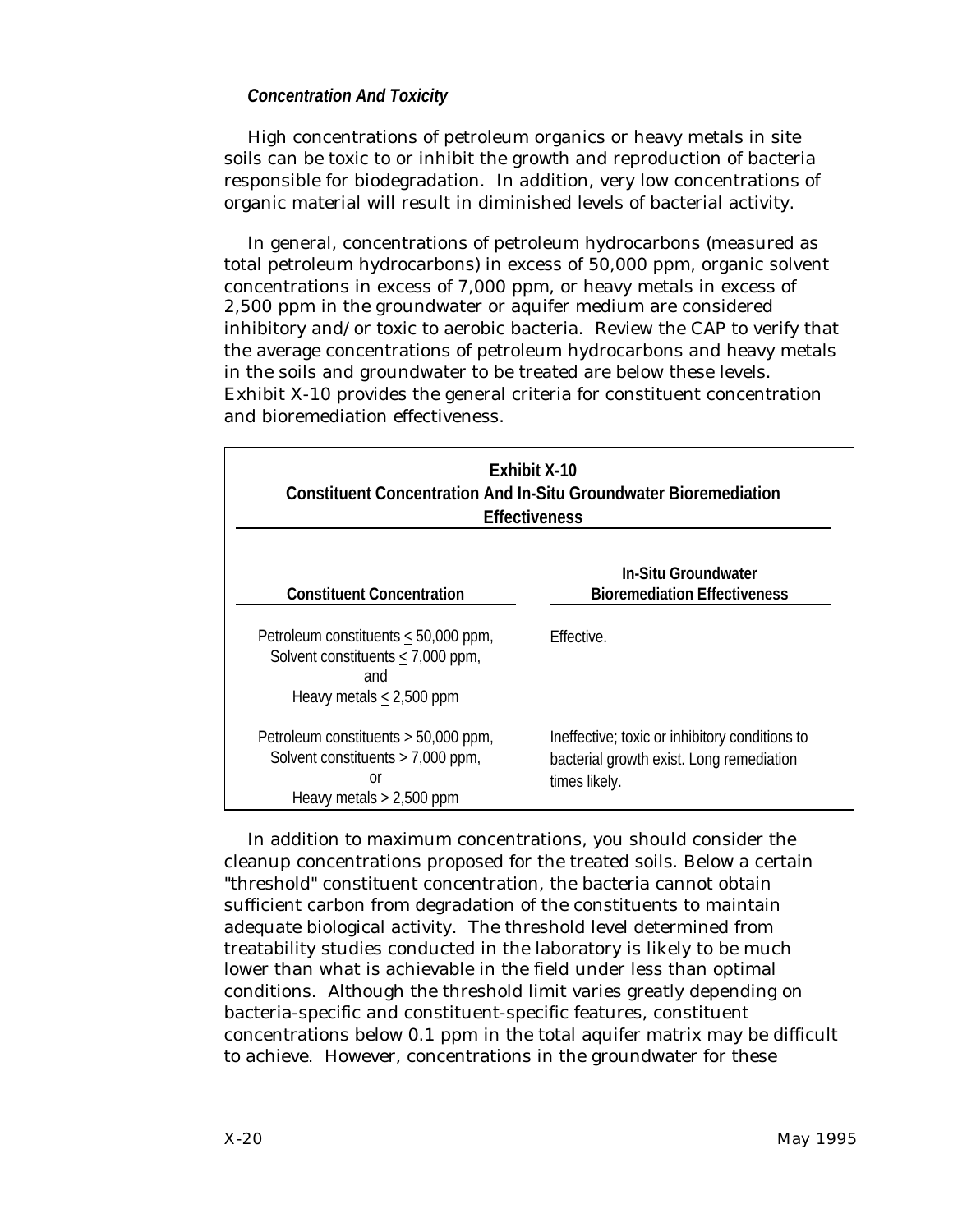specific constituents may be below detection levels. Experience has shown that reductions in petroleum hydrocarbon concentrations greater than 95 percent can be very difficult to achieve because of the presence of "resistant" or nondegradable petroleum constituents. Identify the average starting concentrations and the desired cleanup concentrations in the CAP. If a cleanup level lower than 0.1 ppm is required for any individual constituent or a reduction in petroleum hydrocarbon concentration of greater than 95 percent is required to reach the cleanup level, either a treatability study should be required to demonstrate the ability of bioremediation to achieve these reductions at the site, or another technology should be considered. Another option is to combine one or more technologies to achieve cleanup goals. These conditions are summarized in Exhibit X-11.

| <b>Exhibit X-11</b><br><b>Cleanup Concentrations And In-Situ Groundwater Bioremediation Effectiveness</b> |                                                                                 |  |  |
|-----------------------------------------------------------------------------------------------------------|---------------------------------------------------------------------------------|--|--|
| <b>Cleanup Requirement</b>                                                                                | <b>In-Situ Groundwater</b><br><b>Bioremediation Effectiveness</b>               |  |  |
| Constituent concentration > 0.1 ppm<br>and<br>Petroleum hydrocarbon reduction < 95%                       | <b>Fffective.</b>                                                               |  |  |
| Constituent concentration $< 0.1$ ppm<br>Ωľ<br>Petroleum hydrocarbon reduction > 95%                      | Potentially effective; pilot studies are<br>required to demonstrate reductions. |  |  |

## *Solubility*

Solubility is the amount of a substance (e.g., hydrocarbon) that will dissolve in a given amount of another substance (e.g., water). Therefore, a constituent's solubility provides insight to its fate and transport in the aqueous phase. Constituents that are highly soluble have a tendency to dissolve into the groundwater and are more available for biodegradation. Conversely, chemicals that have low water solubilities tend to remain in the adsorbed phase and will biodegrade more slowly. In general, lower molecular weight constituents tend to be more soluble and biodegrade more readily than do higher molecular weight or heavier constituents.

In the field, aqueous concentrations rarely approach the solubility of a substance because dissolved concentrations tend to be reduced through competitive dissolution of other constituents and degradation processes such as biodegradation, dilution, and adsorption.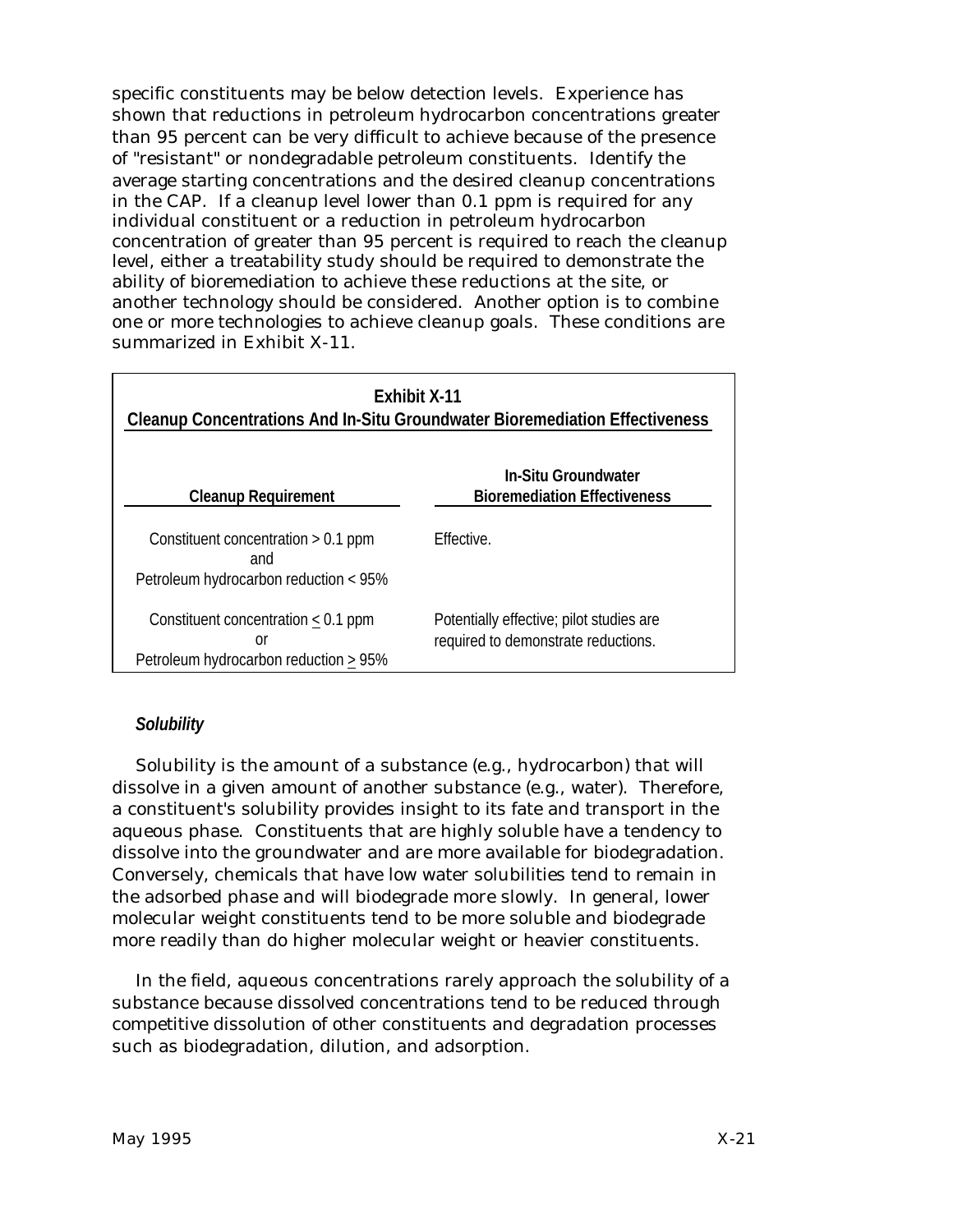To implement an in-situ groundwater bioremediation system at a site contaminated with compounds other than BTEX, treatability testing should be performed to verify applicability of the proposed remedial approach and to develop site specific design criteria and operating conditions. Treatability testing is probably not necessary at typical gasoline station sites. This is because the microbes capable of degrading BTEX compounds are ubiquitous and the contaminants are known to be degradable. This treatability testing can be accomplished in two phases - bench-scale and pilot-scale testing. Bench-scale tests are conducted in the laboratory (using apparatus sufficiently small to be placed on a laboratory bench) to evaluate the feasibility of a process, while pilot-scale tests simulate full-scale operations and are often conducted in the field. The extent and scope of the treatability testing will depend greatly on the volume of groundwater to be remediated.

For a relatively small volume of water with fairly well defined site and constituent characteristics, bench-scale testing may suffice. However, for large, more complex sites, it is recommended that both bench- and pilotscale treatability testing be performed.

## **Bench-Scale Treatability Testing**

The purposes of a bench-scale treatability study are to determine the following treatability characteristics:

- O Presence of a responsive microbial population;
- O Biodegradability of the groundwater contaminants;
- O Degradation rate;
- O Oxygen and nutrients required to sustain the biodegradation;
- O Likely interactions between the introduced and generated compounds and the aquifer media (plugging potential); and
- O Achievable cleanup levels.

There are two basic types of bench-scale studies, the flask (slurry) study and the column study. For flask studies, samples of aquifer material and contaminated groundwater are analyzed to determine the presence of organic, inorganic, and heavy metal compounds, and to estimate the numbers of microbes present. A minimum of three treatment conditions are generally tested - some combination of nutrients, a supply of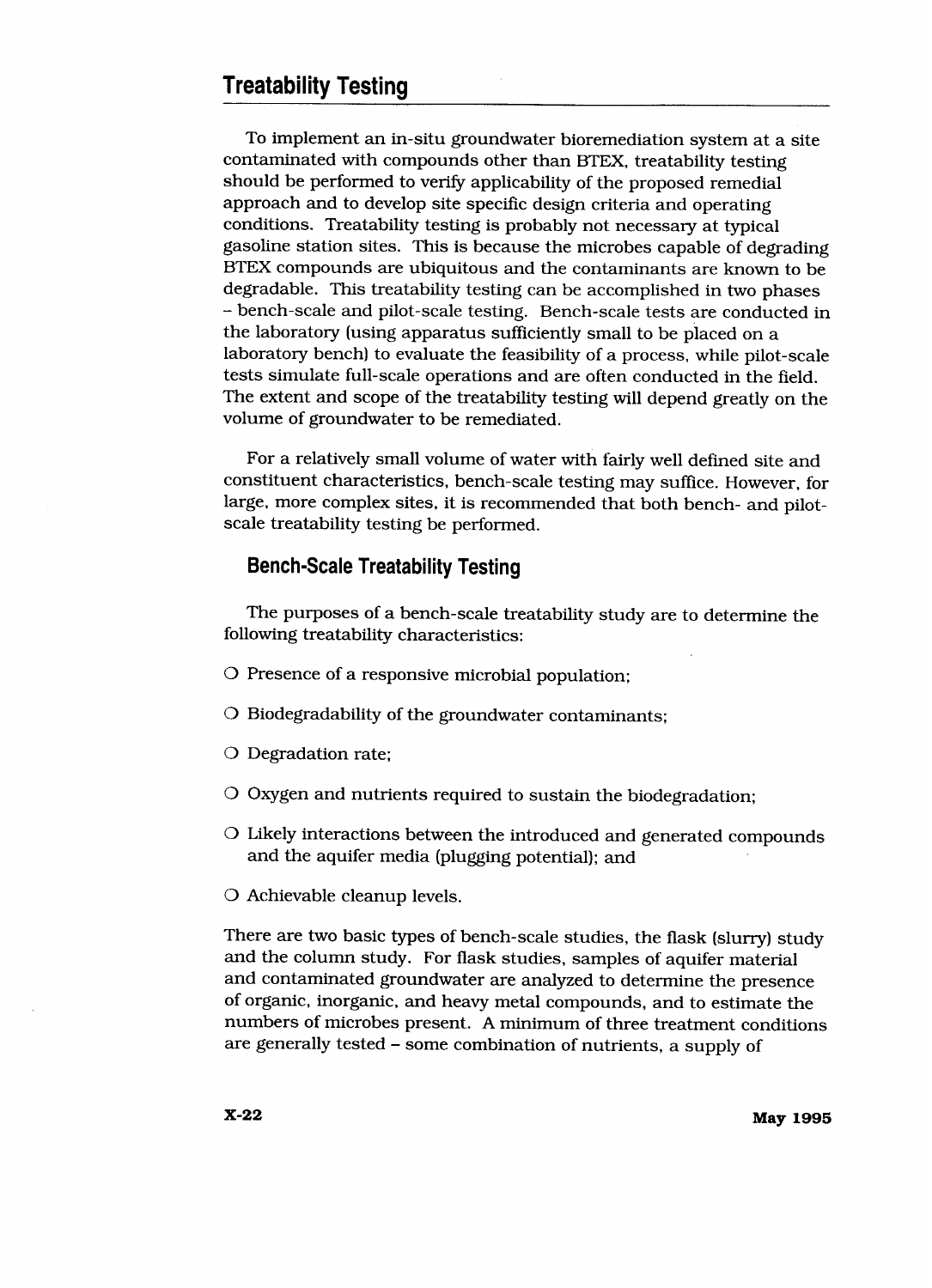electron acceptors, and possibly an introduction of commercially available microorganisms. Tests are conducted over a 4- to 12-week period (most commonly 8 to 10 weeks) in both sterile and unamended control conditions. During this time, analyses are periodically performed to determine the rate of biodegradation. Results of flask studies should be considered as representing optimal conditions because the flask microcosm does not consider the effects of variables such as limited oxygen and nutrient delivery or soil heterogeneity. At the completion of the study, a preliminary treatment design is prepared that specifies the anticipated rate of contaminant reduction (cleanup time) and the quantities of oxygen and nutrients required.

Column studies employ the same approach as flask studies. Glass columns are filled with aquifer material, and contaminated groundwater is percolated through the columns; sterile and nutrient-amended columns are also evaluated as controls. While the columns do not accurately re-create actual in-situ conditions, they do provide an indication of the likely effects of adsorption and precipitation within the aquifer medium.

## **Pilot-Scale Treatability Testing**

Pilot-scale treatability testing is a simulation of the full scale operation. The objective of this type of treatability testing is to verify treatability of constituents of concern under actual field conditions and to generate data to design the full-scale system. At small, typical gasoline stations, the pilot-scale system will be the same as the full-scale system. This pilot testing could extend from a few weeks to several months depending on the data generation requirements. Longer study times are required to track contaminant reduction to project the time required to attain clean-up goals.

A pilot testing program could also include the following:

- $\bigcirc$  Pumping test to determine sustained groundwater extraction rate and general aquifer response;
- $\bigcirc$  Aquifer recharge response tests (tracer test);
- $\bigcirc$  Microbial response to injection of electron acceptor and nutrients; and
- $\overline{O}$  Long-term operability of the system (aquifer and/or injection well fouling).

Information from these tests will be generated from measurements collected from a network of monitoring wells. The results of these tests will enable determination of (1) groundwater flow velocities and flow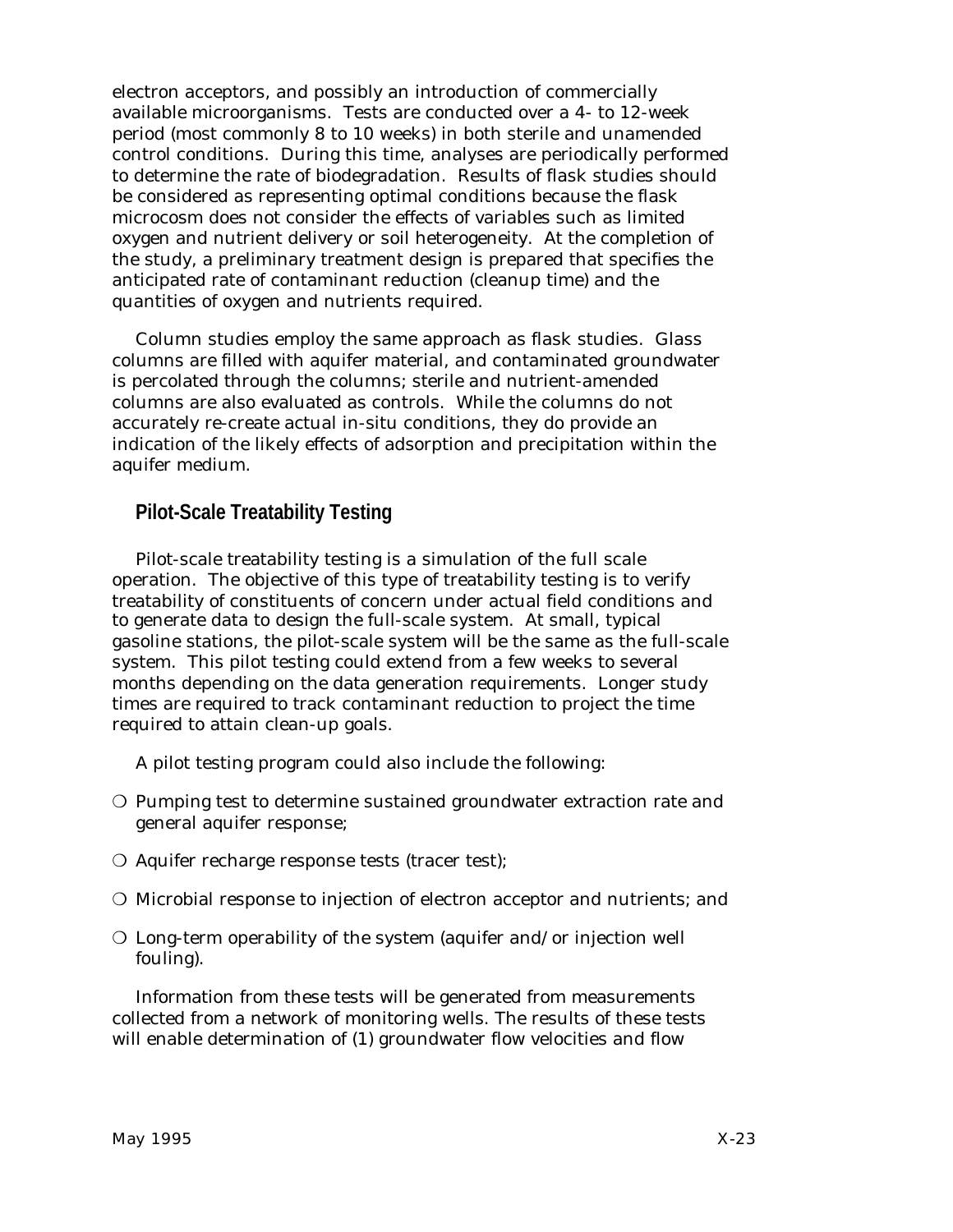<span id="page-27-0"></span>paths in the vicinity of the injection well or infiltration gallery and extraction well, (2) potential zones of anisotropy within the aquifer (i.e., areas where properties, such as hydraulic conductivity, vary depending on the direction in which they are measured), (3) the distribution and concentrations of electron acceptors and nutrients, and (4) site specific remediation rates. Long-term operation of the pilot system also will provide information on potential fouling/plugging of the aquifer matrix in the vicinity of injection and extraction wells. Monitoring wells should be sampled at a frequency which will allow statistical validation of data generated.

## **Groundwater Modeling**

For large, complex sites and even for some smaller sites, groundwater modeling can be a valuable tool to develop a more accurate conceptualization of the site and analyze the impacts of varying the locations and pumping rates of injection and extraction wells. This can be very important in determining whether the system can achieve and maintain hydraulic containment of the contaminant plume. The complexity and sophistication of the model used will depend on the site characteristics and the amount of data available to develop the model. The cost of groundwater modeling needs to be evaluated against the total remediation costs of the site. The data generated in the site characterization and pilot testing can be incorporated into a model that provides projections and predictions of aquifer conditions with time. Typical factors that can be determined by modeling include:

- $\bigcirc$  Aquifer conditions, including flow rates and direction, water levels, extraction/injection points, aquifer sensitivity;
- $\overline{O}$  Numbers, locations, and configurations of injection, extraction, and monitoring wells that will maximize system efficiency; and
- $\bigcirc$  Fate and transport of contaminants, including concentration, distribution, and degradation with time.

## **Evaluations Of In-Situ Groundwater Bioremediation System Design**

Once you have verified that in-situ groundwater bioremediation has the potential to be effective, you can evaluate the design of the proposed remedial system. The CAP should include a discussion of the rationale for the design and present the conceptual engineering design. Detailed engineering design documents might also be included, depending on state requirements.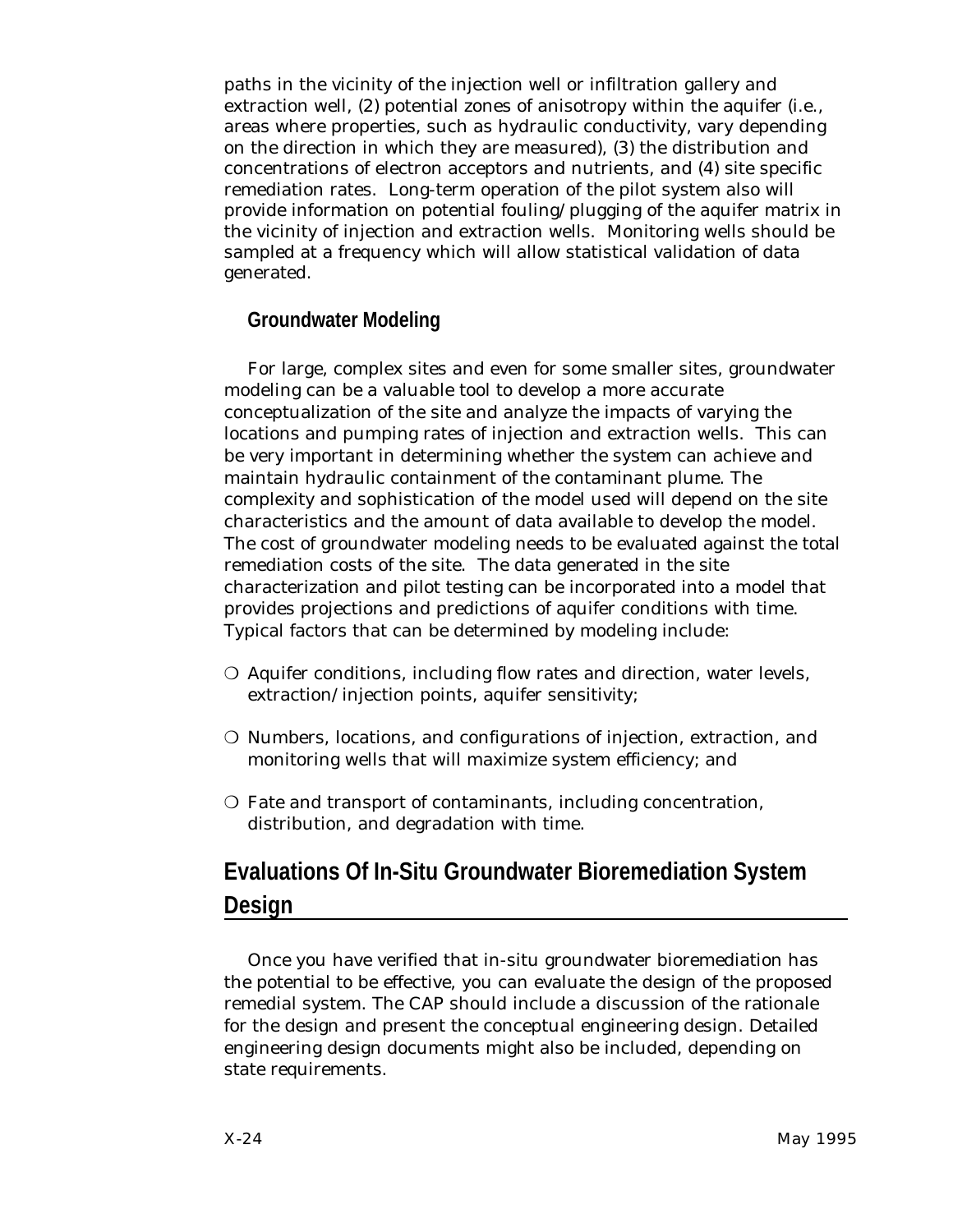## **Rationale For The Design**

The following design elements are presented in the order in which design information might typically be collected.

- $\overline{O}$  *Volume and area of aquifer to be treated* is generally determined by site characterization combined with regulatory action levels or a sitespecific risk assessment.
- $\bigcirc$  *Initial concentration of constituents of concern* can be measured during initial site characterization and during treatability studies. These concentrations will be used to predict likely toxic effects of the contaminants on indigenous microorganisms and to estimate electron acceptor and nutrient requirements, and the extent of treatment required.
- **O** Required Final Constituent Concentrations are generally defined by your state as remediation action levels or determined on a site-specific basis using transport models and/or risk assessment calculations. These limits will define the areal extent of the aquifer to be remediated.
- $\bigcirc$  *Estimates of electron acceptor and nutrient requirements. As a rule of* thumb, 3 lbs of oxygen are added per pound of hydrocarbon as an electron acceptor. For nutrients, a maximum ratio of 100:10:1 for C:N:P is typically used (assume 1 pound of hydrocarbon is equal to 1 pound of carbon). Often systems require substantially less, on the order of 100:1:0.5, especially if plugging of injection wells/galleries is a problem.
- � *Layout of injection and extraction wells*. Probably the most critical factor is ensuring that the contaminant plume is hydraulically controlled. This will prevent it from spreading and concentrate bioremediation efforts on the contaminants. For large complex sites, designing this layout can be facilitated by groundwater modeling. Injection wells/infiltration galleries can be located upgradient of the contaminant source, with extraction wells located downgradient of the source. Alternatively, injection points can be located along the centerline of the plume axis, with extraction wells located on the edges of the plume. The latter arrangement can typically achieve shorter remediation times, but at greater expense.
- � *Design Area of Influence*. (AOI) is an estimate of the volume/area of aquifer to which an adequate amount of electron acceptor and nutrient can be supplied to sustain microbial activity. Establishing the design AOI is not a trivial task because it depends on many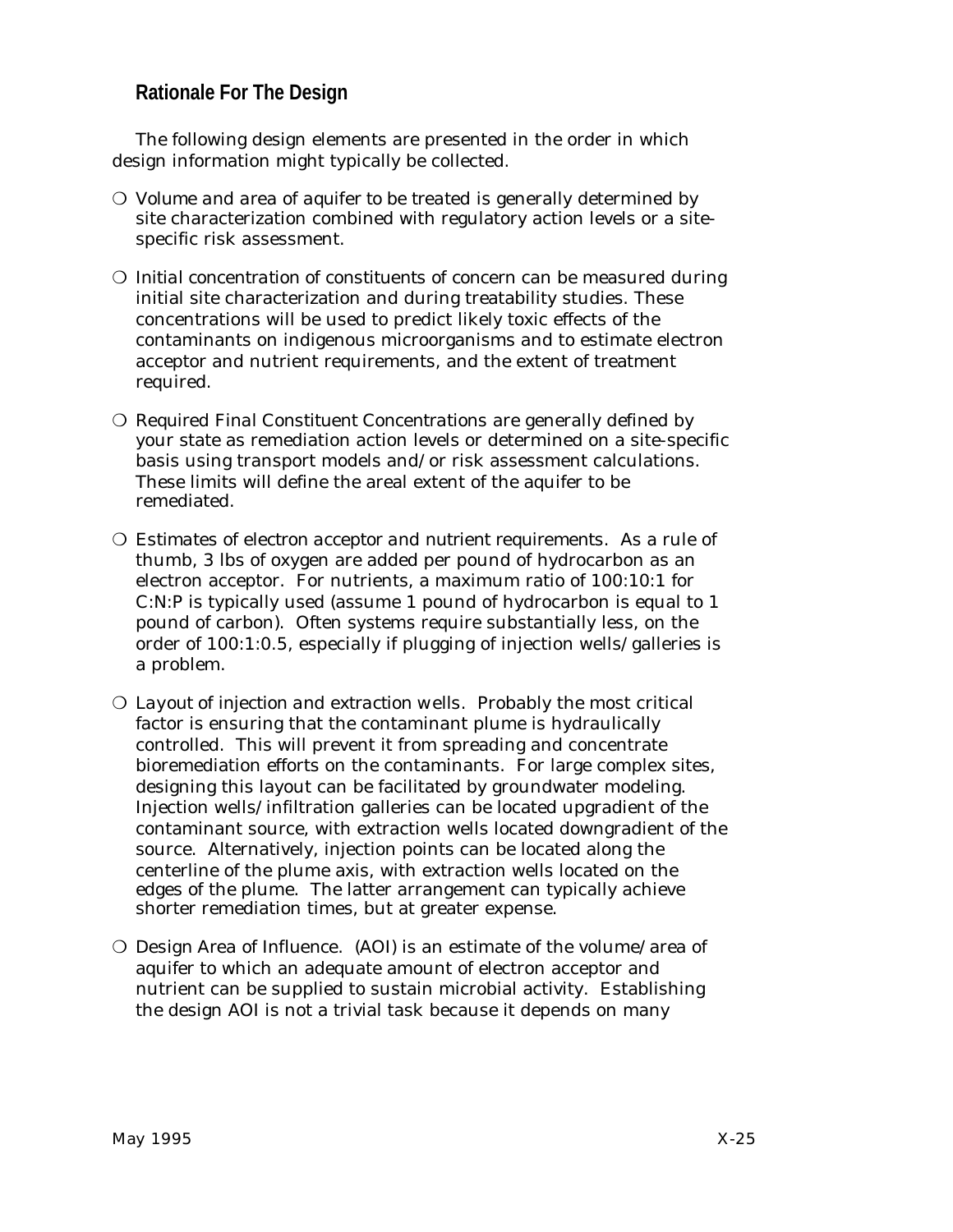factors including intrinsic permeability of the soil, soil chemistry, moisture content, and desired remediation time. Although the AOI should usually be determined through field pilot studies, it can be estimated from groundwater modeling or other empirical methods. For sites with stratified geology, the area of influence should be defined for each soil type. The AOI is important in determining the appropriate number and spacing of extraction or injection wells or infiltration galleries.

- � *Groundwater extraction and injection flow rates* can vary from a few to a few hundred gallons per minute, depending primarily on the hydraulic conductivity of the aquifer. Although flow rates can be estimated by groundwater modeling, they are best determined by pilot studies. In general, only about 75 percent of extracted water can be readily re-injected using either injection wells or infiltration galleries.
- $\overline{O}$  *Site Construction Limitations.* Locations of buildings, utilities, buried objects, etc. must be identified and considered in the design process.
- *O* Electron Acceptor System. For aerobic processing, air, oxygen or hydrogen peroxide can be used; for anaerobic processing, alternative electron acceptors (e.g., nitrate, sulfate, or ferric iron) can be used. The electron acceptors may be introduced using a direct air/oxygen sparge system into the injection well (air sparging) or a water injection system.
- � *Nutrient Formulation and Delivery System*. Site characterization and bench-scale treatability studies will determine if nutrients are required. The nutrients selected should be compatible with aquifer chemistry to minimize precipitation and flow-channel fouling.
- *O* Bioaugmentation. Microorganisms can be added to the injected or infiltrated water to increase microbial activity. However, as discussed earlier, bioaugmentation is usually not necessary.
- $\bigcirc$  *Extracted Groundwater Treatment and Disposition*. The above ground treatment system for extracted groundwater should be of sufficient size to process the volume of water extracted. Disposition of treated groundwater will depend on specific state policies. Some states discourage reinjection, although in most instances, re-injection makes good technical sense without causing adverse impacts on the receiving groundwater. Groundwater treatment systems could entail biological, chemical, and/or physical treatment. The selection of the appropriate extracted groundwater treatment technology will depend on the proposed duration of operation, size of treatment system, and cost.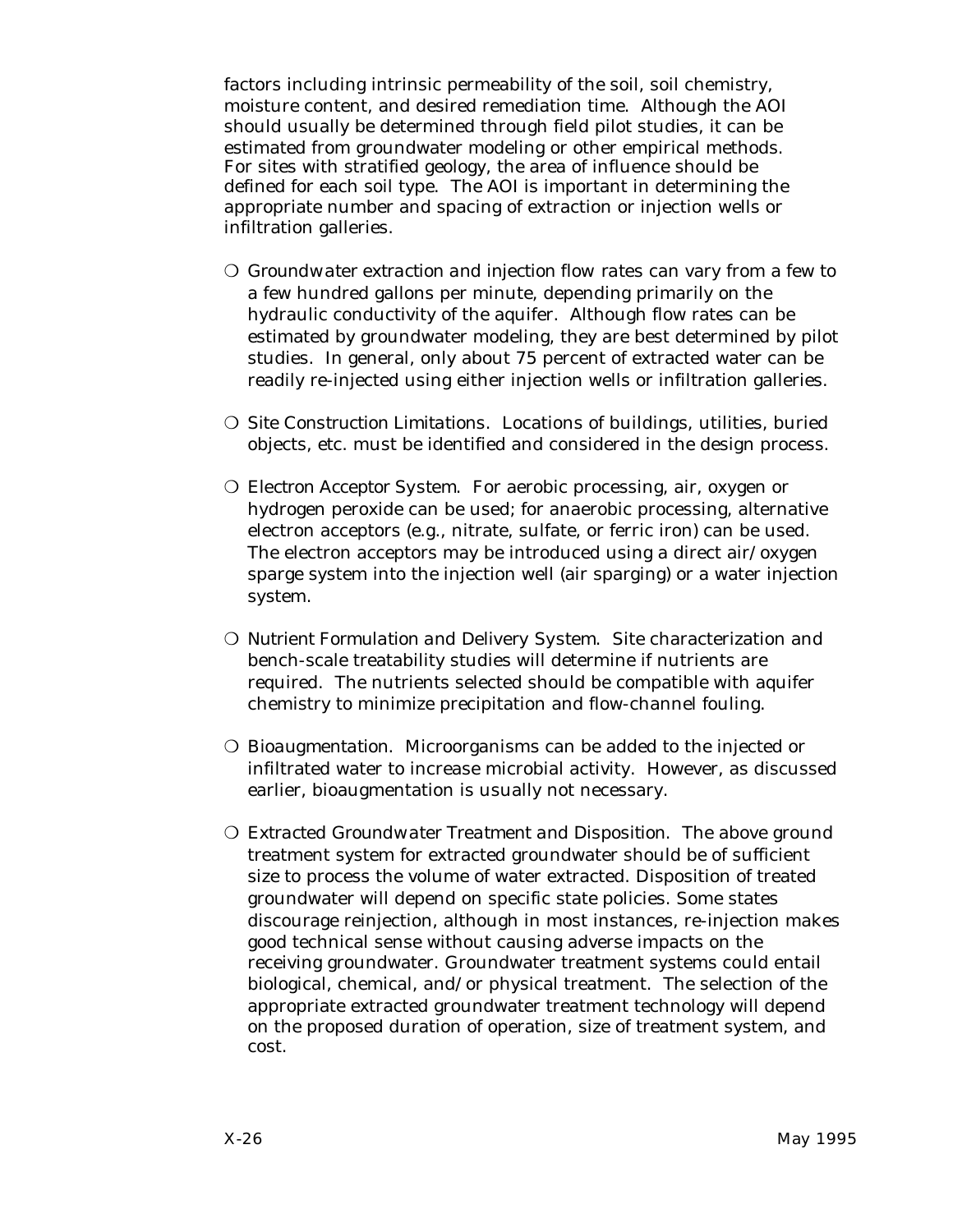- $\bigcirc$  *Remedial Cleanup Time.* Imposed remedial cleanup time could affect the design of the remedial system. Ultimately, the duration of the cleanup will depend on the rate of biological activity attainable, the bio-availability of the contaminants of concern, and the locations and spacings of the injection/extraction wells.
- $\overline{O}$  *Ratio of Injection/Infiltration to Extraction*. The percentage of the treated water that is reinjected or reinfiltrated should be based on hydraulic control. Because dispersion and diffusion at the boundary the AOI is likely to allow some migration of contaminated groundwater, less groundwater is generally injected or recharged to the aquifer than is extracted. This provides for better hydraulic containment of the contamination.
- $\bigcirc$  *Free Product Recovery System.* A system designed to recover free product should be used to reduce "source" input effects to the groundwater and generally optimize saturated zone remediation.

## **Components Of An In-Situ Groundwater Bioremediation System**

Once the design rationale is defined, the design of the in-situ groundwater bioremediation system can be developed. Exhibit X-12 is a schematic diagram of a typical in-situ groundwater bioremediation system using injection wells. A typical in-situ groundwater bioremediation system design includes the following components and information:

- $\bigcirc$  Extraction well(s) orientation, placement, and construction details;
- $\bigcirc$  Injection well(s) or infiltration gallery(ies) orientation, placement, and construction details;
- $\bigcirc$  Filtration system to remove biomass and particulates that could promote clogging of injection wells or galleries;
- $\bigcirc$  Extracted groundwater treatment system (e.g., biological, chemical oxidation, granular carbon adsorption) and methods for disposal or re-use of treated groundwater (surface discharge, discharge to a sewer, re-injection);
- $\bigcirc$  Nutrient solution preparation system and storage;
- $\bigcirc$  Microorganism addition system (if required);
- $\bigcirc$  Electron acceptor system (e.g., air, oxygen, hydrogen peroxide);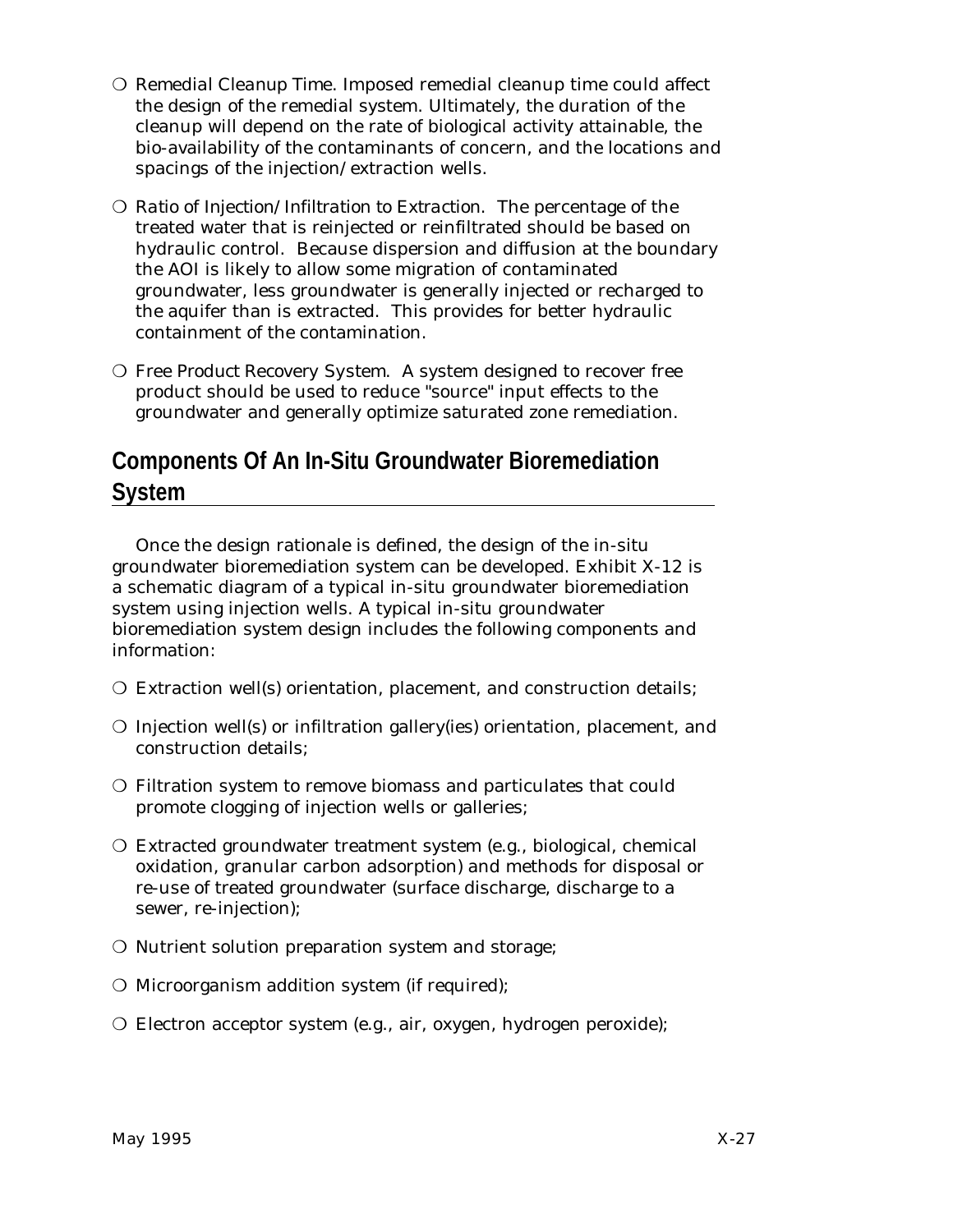<span id="page-31-0"></span>

- $\bigcirc$  Monitoring well(s) orientation, placement, and construction details; and
- $\bigcirc$  System controls and alarms.

Extraction wells are generally necessary to achieve hydraulic control over the plume to ensure that it does not spread contaminants into areas where contamination does not exist or accelerate the movement toward receptors. Placement of extraction wells is critical, especially in systems that also use nutrient injection wells or infiltration galleries. These additional sources of water can alter the natural groundwater flow patterns which can cause the contaminant plume to move in an unintended direction or rate. Without adequate hydraulic control, this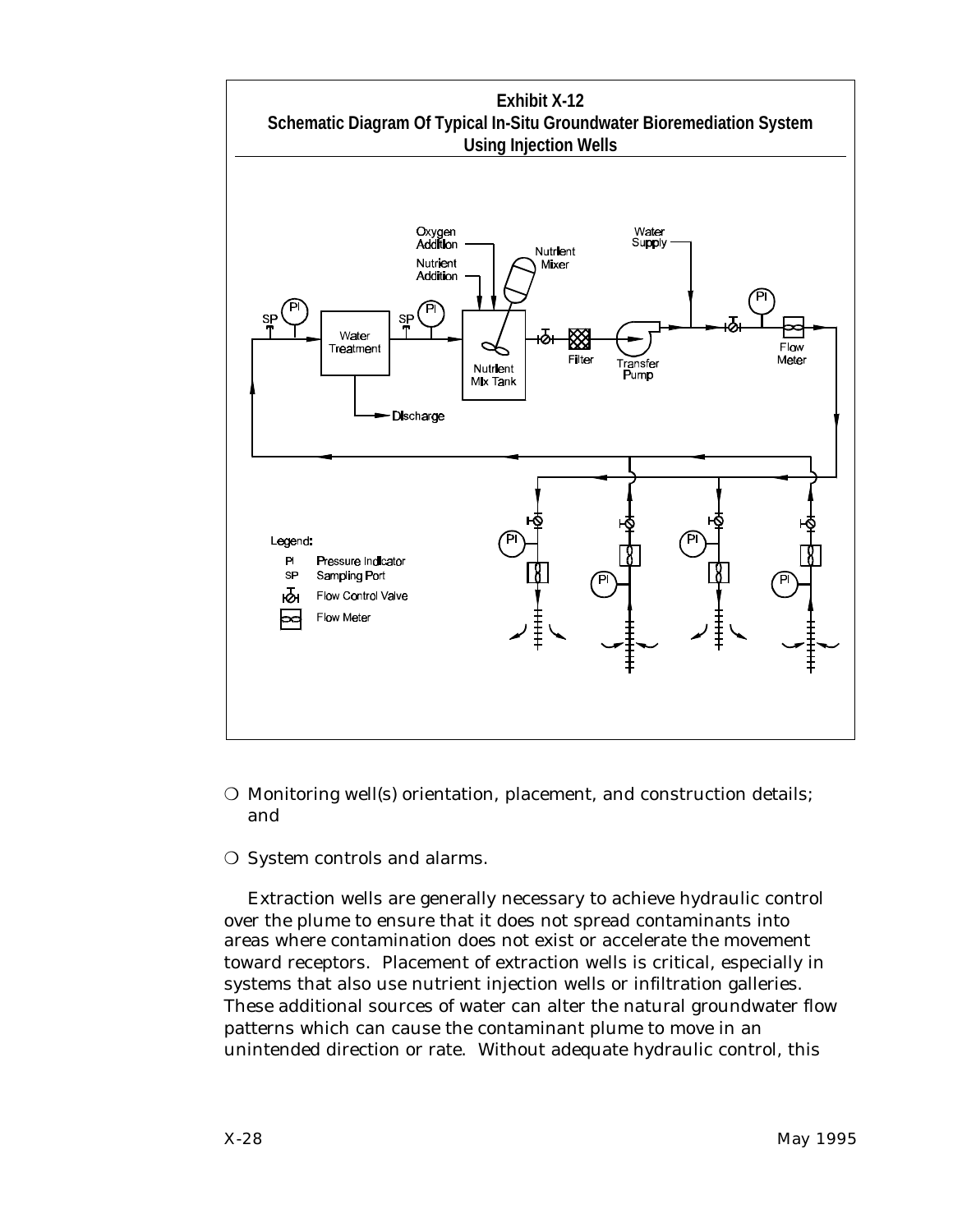situation can lead to worsening of the original condition and complicate the cleanup or extend it.

Nutrient injection systems may not be necessary at all, if the groundwater contains adequate amounts of nutrients, such as nitrogen and phosphorus.

The following sections provide more detailed descriptions of the electron acceptor and nutrient addition systems and system control alarms. For a detailed explanation of suggested well construction guidelines, see Chapters VII and VIII, "Air Sparging" and "Biosparging." In some cases, electron acceptor and nutrient supply systems are combined rather than discrete systems (i.e., both the electron acceptor and nutrients are added to the same stream for injection into the aquifer).

## **Well Placement**

Location of extraction wells, injection wells (or infiltration galleries), and monitoring wells can vary substantially depending on site-specific conditions. However, the essential goals in configuring these wells are as follows:

- $\bigcirc$  Extraction wells should be located such that hydraulic control is achieved at the outer limits of the contaminant plume. In other words, the cones of depression created by the pumping wells should intersect so that hydraulic gradients throughout the plume are inward in the direction of the pumping wells;
- $\bigcirc$  Injection wells (and/or infiltration galleries) should be located to provide distribution of the electron acceptor and nutrients throughout the area targeted for remediation; the impacts on water table gradients caused by injection well location and rate of liquid injection should be considered carefully. Excessive mounding of the water table could induce migration of contaminants in unintended directions, or alter the effectiveness of the extraction well in achieving hydraulic control; and
- $\bigcirc$  Monitoring wells should be located outside the plume in each direction and within the plume to track remedial progress and to ensure that the extraction wells are achieving the desired hydraulic control and preventing further migration.

One possible configuration of extraction, injection, and monitoring wells is shown in Exhibit X-13.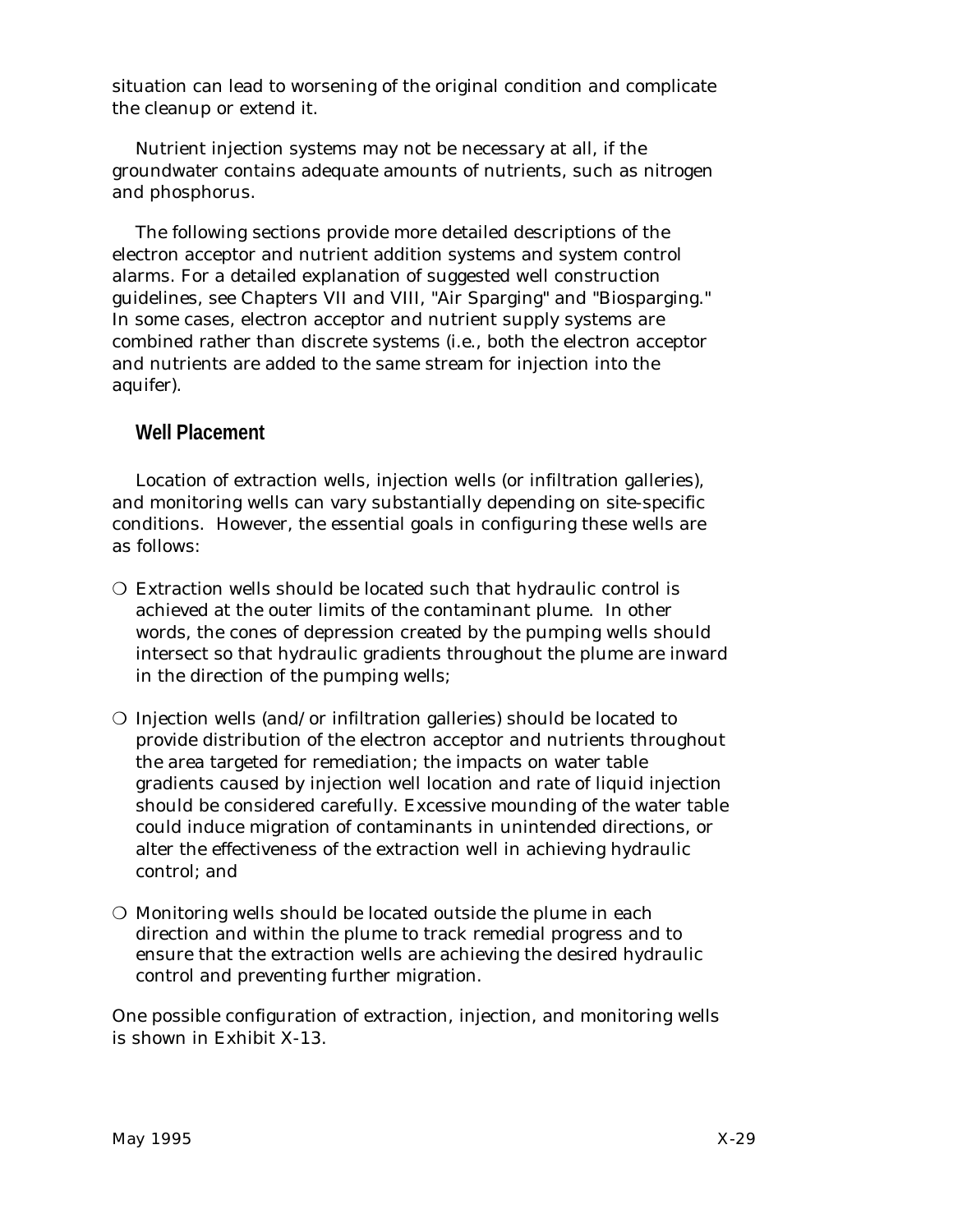<span id="page-33-0"></span>

The design area of influence of extraction and injection wells will determine the number of wells needed. The area of influence of neighboring extraction wells should overlap to achieve hydraulic control.

## **Electron Acceptor and Nutrient Addition System**

For a given site, selection of an appropriate electron acceptor will depend on the results of the treatability studies. The most widely used electron acceptor in the remediation of petroleum hydrocarbons is oxygen, which enhances the aerobic biological process. Oxygen can be delivered by either a "carrier stream" of water which has been enriched with atmospheric air or pure oxygen or by air or oxygen sparging. Air sparging is covered in Chapter VII. Water saturated with atmospheric air (20 percent oxygen) contains dissolved oxygen concentrations of 8-10 mg/l. Water saturated with pure oxygen can attain dissolved oxygen concentrations of approximately 40 mg/l.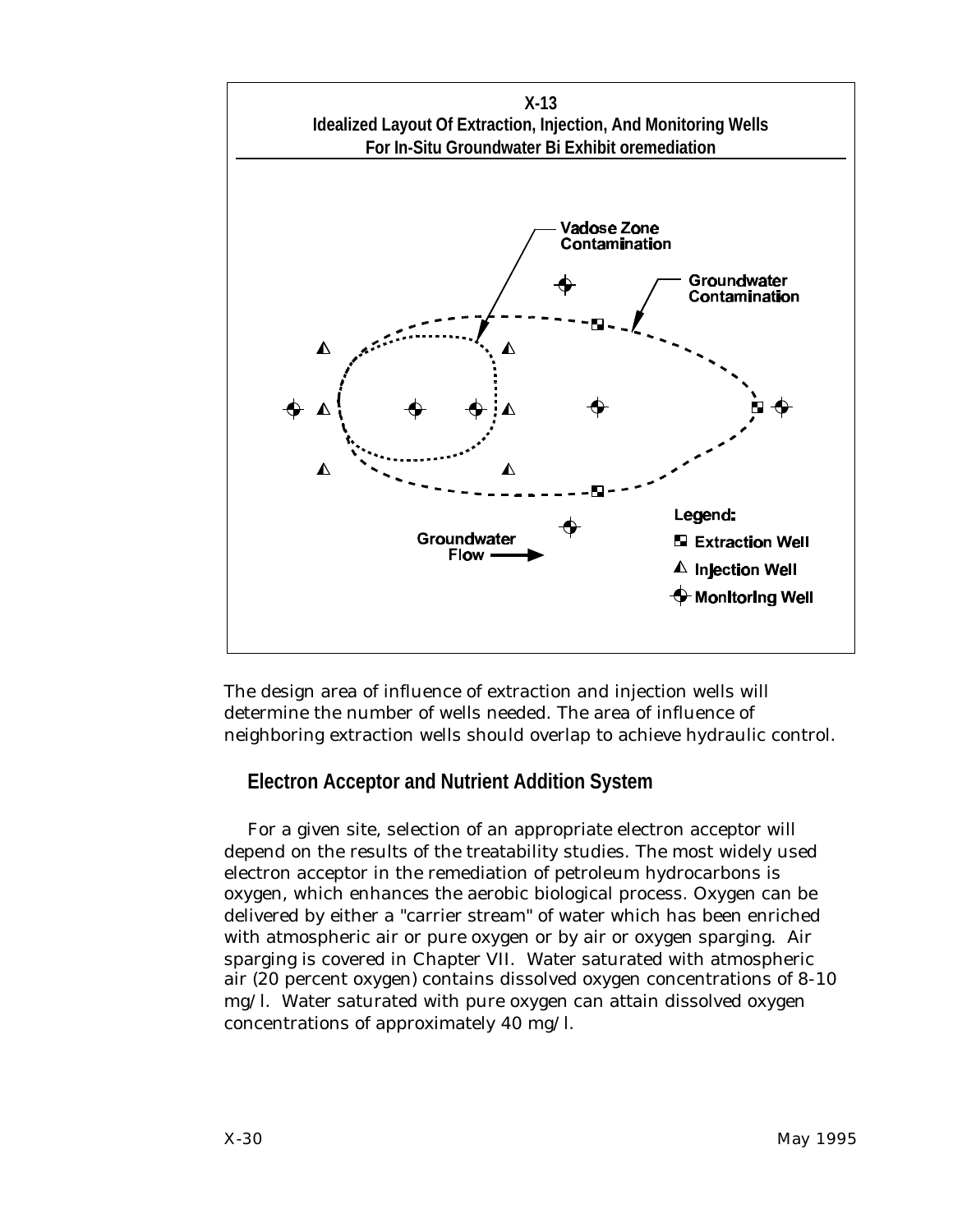Higher dissolved oxygen concentrations in groundwater are attainable with hydrogen peroxide. However, at levels greater than 500 to 1,000 mg/l, hydrogen peroxide behaves like a biocide; therefore, it should be used with caution. Hydrogen peroxide degrades relatively rapidly and is very difficult to disperse through the aquifer. Also, hydrogen peroxide is very expensive, and its use may not be cost-effective.

A typical electron acceptor addition system would include:

- **O** Oxygen Enriched Stream, including an air blower or pure oxygen source and contacting chamber;
- O Injection Well Sparging System, including an air blower or pure oxygen source; or
- $\bigcirc$  Hydrogen Peroxide System, including a hydrogen peroxide supply, storage, and metering pump system.

A typical nutrient addition system could include the following components:

- $\bigcirc$  Reagent (e.g., hydrogen peroxide, ammonium salt, phosphate) storage facilities
- $\bigcirc$  Mixing tanks for reagent solutions (i.e., solutions of ammonium or urea and phosphorus salt solutions)
- $\bigcirc$  Meters to measure rate of introduction of nutrient solutions into carrier streams
- $\bigcirc$  Control system for metering systems

## **System Controls and Alarms**

In many cases, remediation sites are remote and have minimal operation and maintenance staff. In these cases, equipment is fitted with control devices to shut down the system in the event of failure or unusual conditions (e.g., high water levels in injection wells because of plugging). When these systems shut down, alarms are triggered. These alarms can notify personnel on-site, or can be relayed to a remote station from which control personnel can be summoned.

## **Evaluation Of Operation And Monitoring Plans**

Monitoring operations of the in-situ groundwater bioremediation system is necessary to ensure that equipment functions according to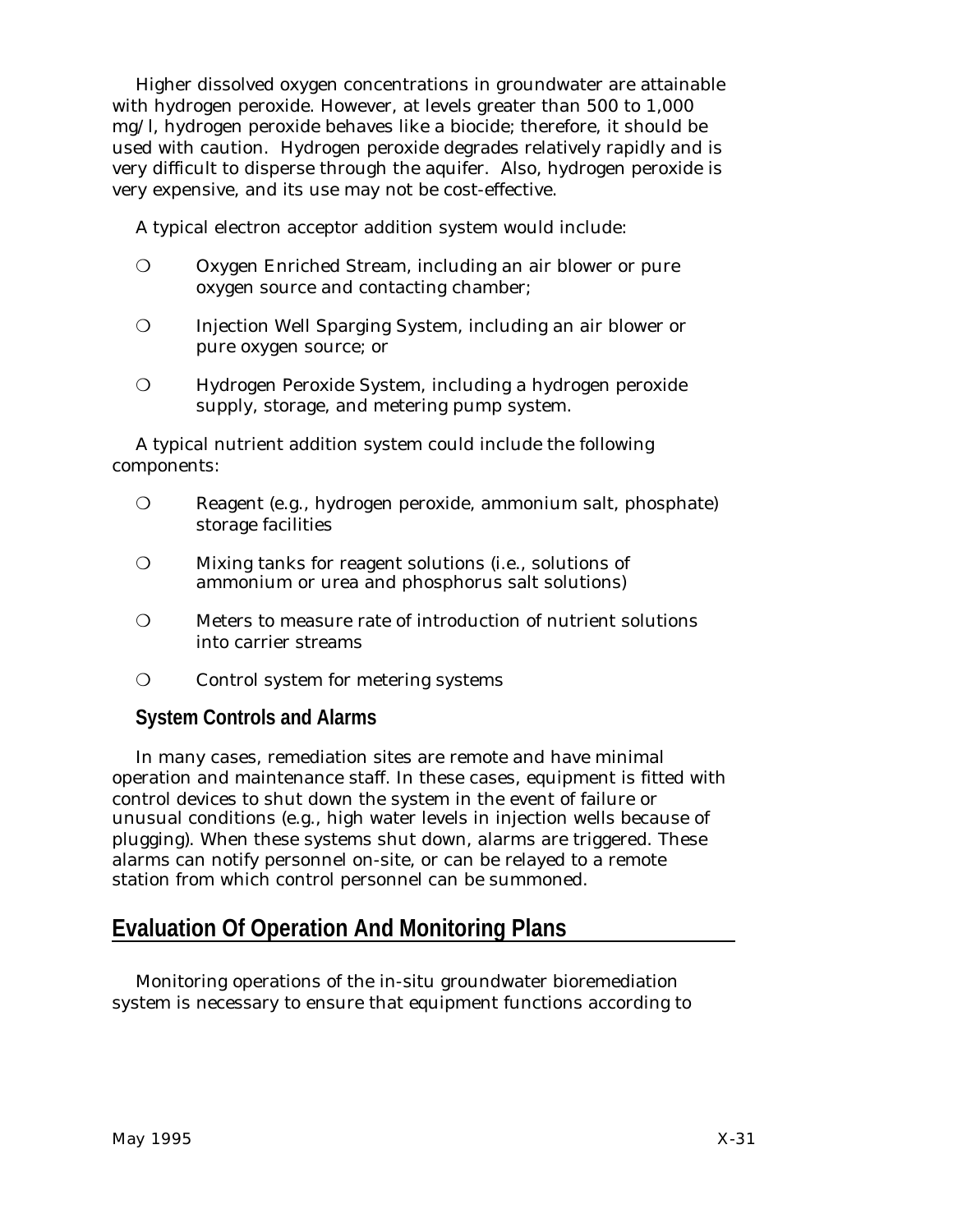<span id="page-35-0"></span>specification, that nutrients and electron acceptors are being effectively supplied and distributed, and that contaminant removal is proceeding according to projections. A system operating and monitoring plan which covers both start-up and normal operations must be developed.

## **Start-up Operation**

Initial start-up should entail hydraulic balancing of rates of extraction and injection of water. Depending on the system size and complexity, this hydraulic balancing can take 1 to 3 days. Once the extraction and injection flows are balanced and stabilized, addition of nutrients and the electron acceptor should be initiated. After about two or three days, the groundwater electron acceptor levels should be checked. In highly contaminated areas, the electron acceptor concentration will be depressed. Start-up adjustments are generally needed for the first 1 to 2 weeks of operation. Concentrations of the electron acceptor should be measured daily; water levels across the site should be measured every two to three days.

At the end of this start-up period, a set of samples (groundwater and soils) should be collected for detailed analysis for constituents of concern.

## **Normal Operation**

The normal operation of the system should consist of weekly routine checking of (a) the operation and maintenance of equipment (e.g., pumps, blowers, mixers and controllers); (b) groundwater levels; (c) extraction and injection flow rates; (d) groundwater electron acceptor concentrations; (e) nutrient levels (ammonium, phosphate, nitrate); (f) pH; and (g) conductivity. System monitoring parameters can be measured using field test kits. Nutrient addition can be an intermittent operation and can be scheduled to coincide with routine operation checks. Exhibit X-14 provides a brief synopsis of system monitoring requirements.

## **Remedial Progress Monitoring**

It is assumed that the objective of in-situ groundwater bioremediation processing is remediation of the saturated zone. To monitor remedial progress, samples of both groundwater and aquifer media (soil) should be collected on a routine basis and analyzed for parameters of concern. Groundwater samples should be collected and analyzed monthly to quarterly. Soil samples should be collected prior to site closure to demonstrate that cleanup objectives have been achieved.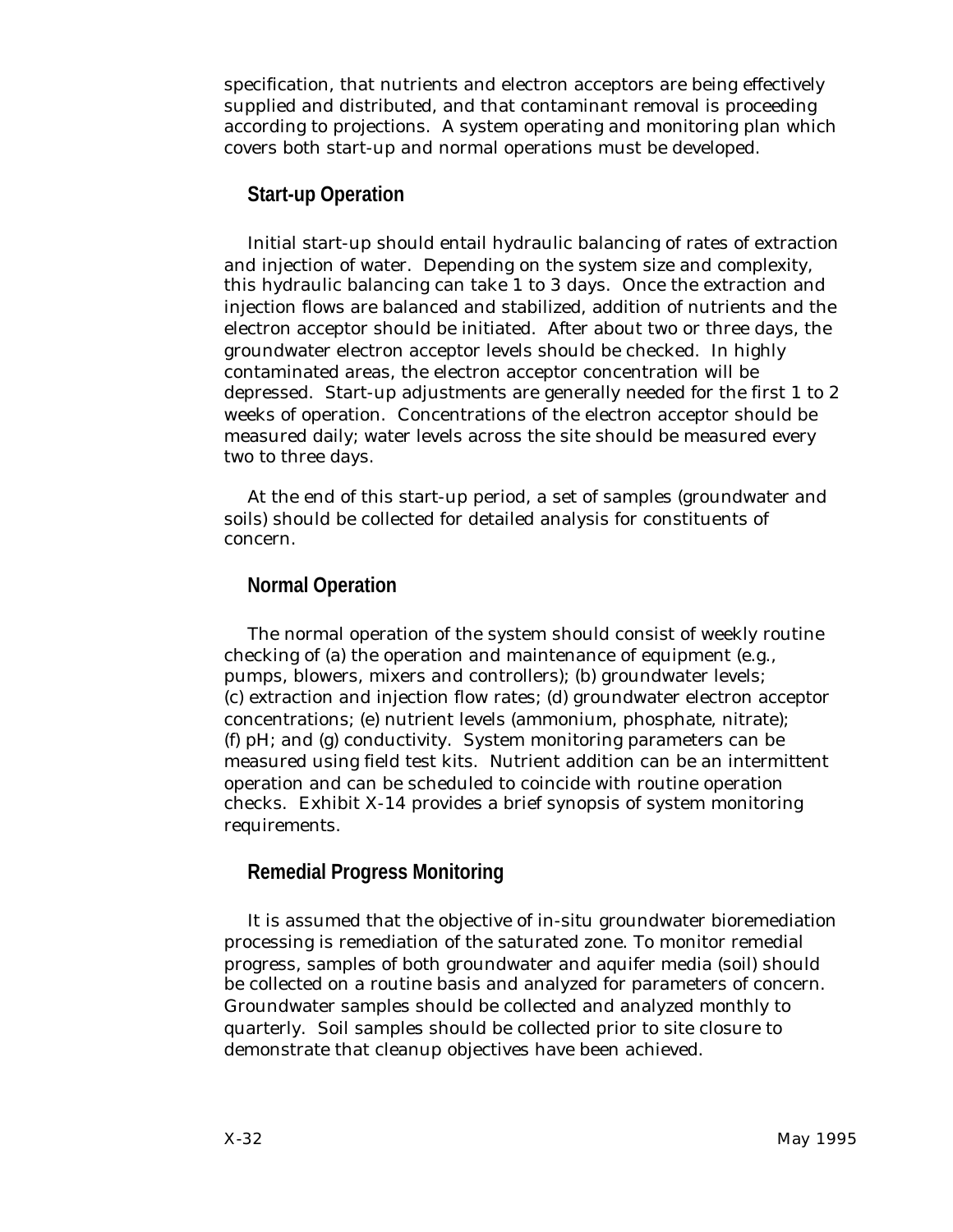| <b>Exhibit X-14</b><br><b>System Monitoring Recommendations</b> |                             |               |                                                                                                   |                      |                                                                                  |
|-----------------------------------------------------------------|-----------------------------|---------------|---------------------------------------------------------------------------------------------------|----------------------|----------------------------------------------------------------------------------|
| Phase                                                           | <b>Monitoring Frequency</b> |               | <b>What To Monitor</b>                                                                            |                      | <b>Where To Monitor</b>                                                          |
| Start-up (1-2 weeks)                                            | At least daily              | ∩<br>∩        | <b>Extraction volume</b><br>Injection volume                                                      | ∩                    | <b>Extraction and</b><br>injection well heads<br>or manifolds                    |
|                                                                 |                             | ∩             | Electron acceptor<br>concentration                                                                | $\Omega$             | Monitoring wells                                                                 |
|                                                                 | Every 2-3 days              |               | Groundwater levels                                                                                | $\Omega$             | Monitoring wells                                                                 |
| Remedial (ongoing)                                              | Weekly                      | ∩<br>$\Omega$ | Groundwater levels<br><b>Extraction and</b><br>injection flow rates                               | $\Omega$<br>$\Omega$ | Monitoring wells<br><b>Extraction and</b><br>injection wellheads<br>or manifolds |
|                                                                 |                             | $\Omega$      | Concentration of<br>electron acceptor,<br>ammonia.<br>phosphate, nitrate,<br>pH, and conductivity | $\Omega$             | Monitoring wells                                                                 |
|                                                                 | Monthly to quarterly        | ∩             | Constituent<br>concentrations in soil<br>and groundwater                                          | $\Omega$<br>$\circ$  | Extraction, injection,<br>and monitoring wells<br>Soil borings                   |

In developing the monitoring plan, it will be necessary to identify potential monitoring points. Sampling points could be extraction, injection and monitoring wells. In sampling at the injection wells, the injection system should be shut down for approximately 24 hours to allow ambient conditions to be re-established. This delay will help ensure that the samples are representative of conditions in the aquifer without the effects of dilution.

Groundwater sampling and analysis can be scheduled about once every 1 to 3 months. Procedures for the collection of groundwater samples should be described in a sampling and analysis plan provided in the CAP. Analyses must be conducted according to prescribed or approved procedures as required by state regulations. In addition, water table maps can be useful in assessing whether injected water is flowing toward extraction wells as predicted. These maps should be prepared on a monthly to quarterly basis.

During remediation, contaminant levels decrease until they reach an asymptotic level. Once asymptotic conditions are reached for several successive sampling periods, continuing remediation activities generally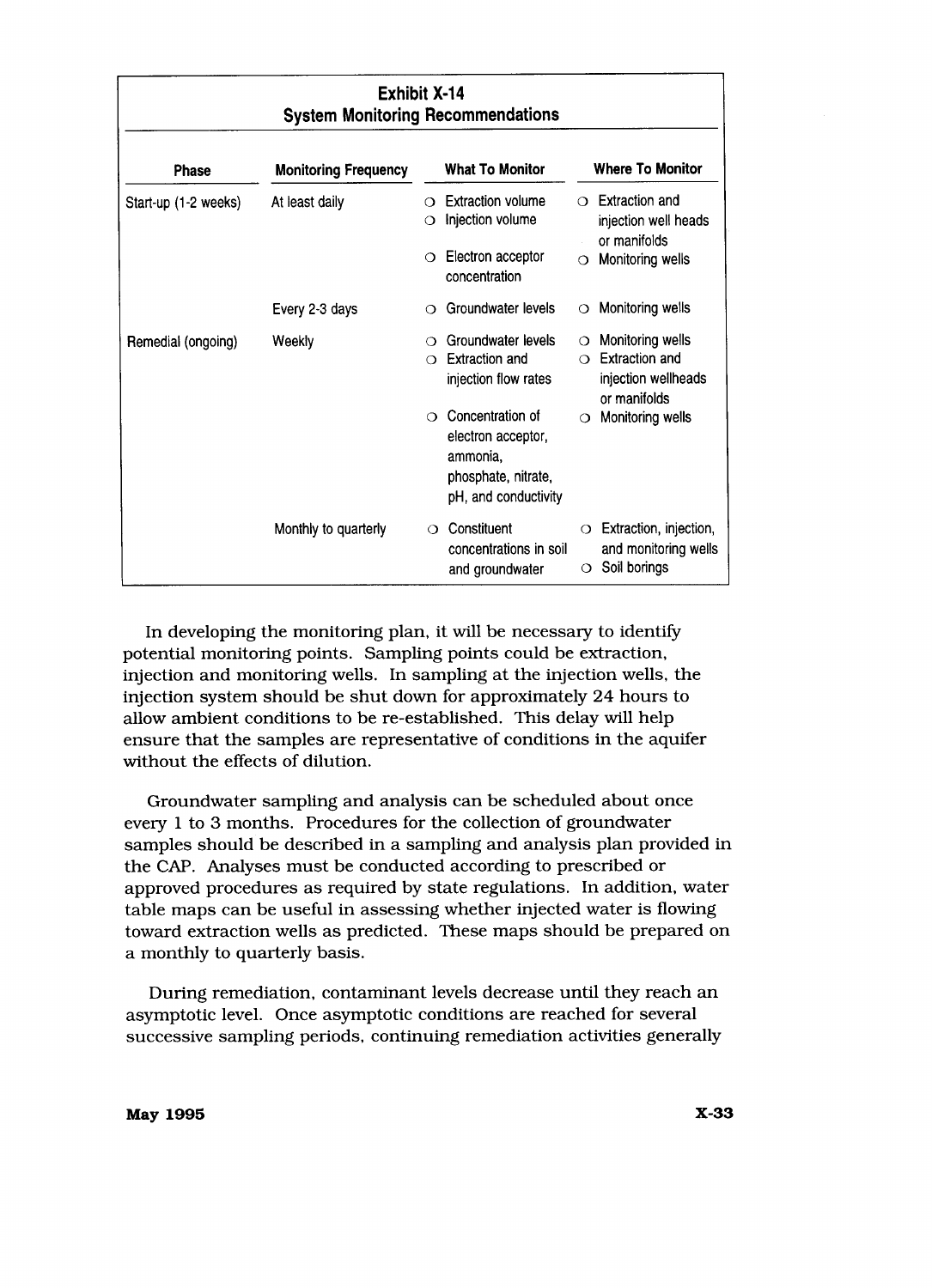results in little further decrease of contaminant concentrations. However, frequently when active remediation is ceased, levels of dissolved contaminants abruptly increase. This increase is caused by the diffusion into solution of contaminants that were previously adsorbed onto the surfaces of individual grains that comprise the aquifer media. When asymptotic behavior begins, the operator should evaluate alternatives that will facilitate aquifer biodegradation. Alternatively, you may need to re-evaluate the rates and concentrations of nutrients and electron acceptors being injected, examine other remedial alternatives, or consider changing from active to passive (natural attenuation) remediation.

If asymptotic behavior is persistent for periods greater than about 6 months and the concentration rebound is sufficiently small following periods of pulsing (i.e., varying the extraction rate or turning the system off and on), the performance of the in-situ groundwater bioremediation system should be reviewed to determine whether remedial goals have been reached. If further contaminant reduction is necessary, another remedial technology may need to be considered.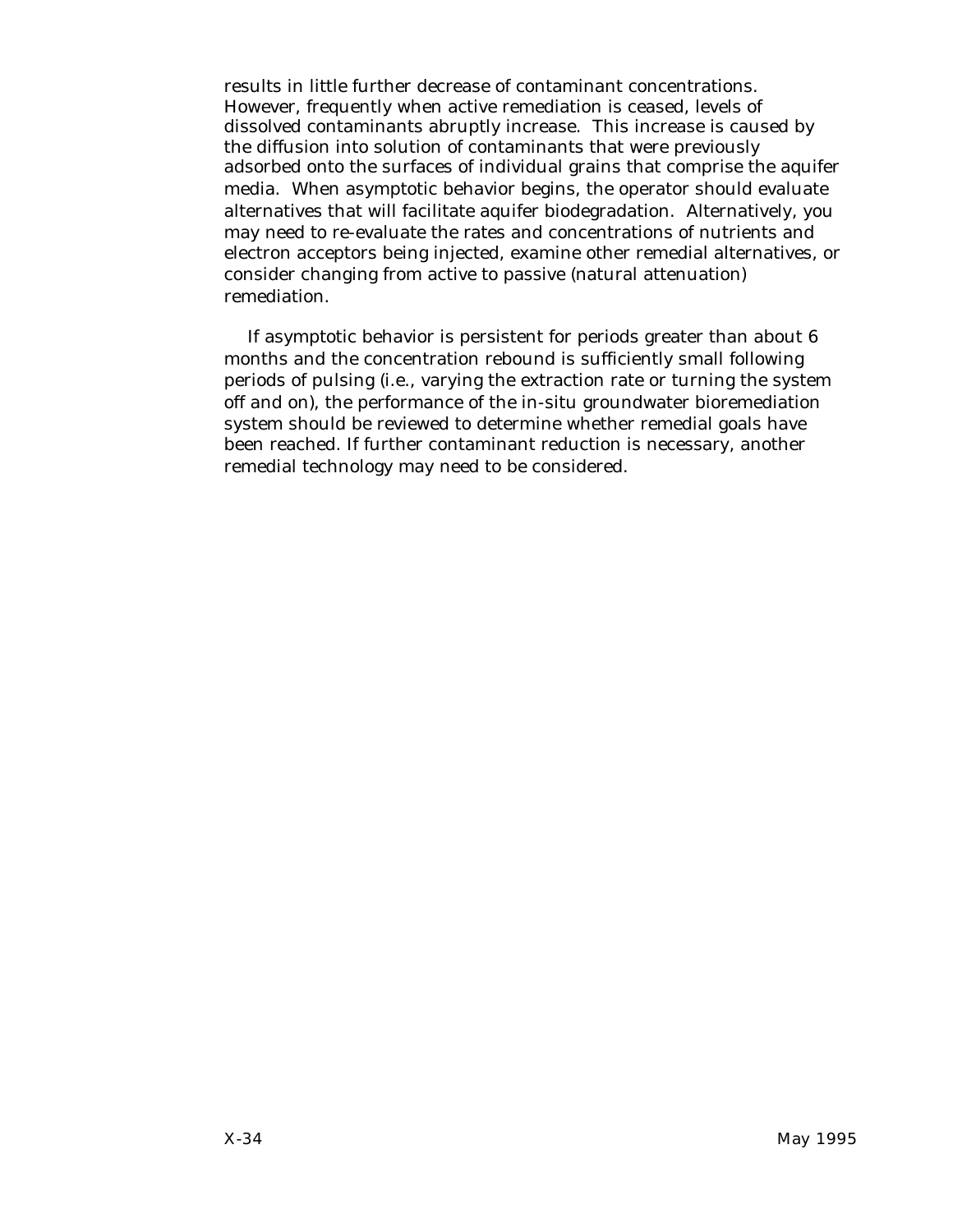- Brubaker, G.R. "In-situ Bioremediation of Groundwater." in D.E. Daniel, ed., *Geotechnical Practice for Waste Disposal*. London/New York: Chapman & Hall, 1993.
- Kinsella, J.V. and M.J.K. Nelson. "In-situ Bioremediation: Site Characterization, System Design and Full-Scale Field Remediation of Petroleum Hydrocarbon- and Trichloroethylene-Contaminated Groundwater." in P.E. Flathman and D.E. Jerger, eds., *Bioremediation Field Experience*. Boca Raton, FL: CRC Press, 1993.
- Norris, R.D. "In-situ Bioremediation of Soils and Groundwater Contaminated with Petroleum Hydrocarbons." in R.D. Norris, R.E. Hinchee, R.A. Brown, P.L. McCarty, L. Semprini, J.T. Wilson, D.H. Kampbell, M. Reinhard, E.J. Bower, R.C. Borden, *Handbook of Bioremediation*. Boca Raton, FL: CRC Press, 1994.
- Norris, R.D., R.E. Hinchee, R. Brown, P.L. McCarty, and L. Semprini. *Insitu Bioremediation of Groundwater and Geologic Material: A Review of Technologies*. Washington, DC: U.S. Environmental Protection Agency, EPA/600/R-93/124, (NTIS: PB93-215564/XAB), July 1993.
- Norris, R.D. and K.D. Dowd. "In-situ Bioremediation of Petroleum Hydrocarbon-Contaminated Soil and Groundwater in a Low-Permeability Aquifer." in P.E. Flathman and D.E. Jerger, eds., *Bioremediation Field Experience*. Boca Raton, FL: CRC Press, 1993.
- Sims, J.L., J.M. Suflita, and H.H. Russell. *In-situ Bioremediation of Contaminated Groundwater*. Washington, DC: U.S. Environmental Protection Agency, EPA/540/S-92/003, (NTIS: PB92-224336/XAB), February 1992.
- Staps, S.J.J.M. *International Evaluation of In-Situ Biorestoration of Contaminated Soil and Groundwater*. Washington, DC: U.S. Environmental Protection Agency, Office of Emergency and Remedial Response. EPA 540/2–90/012, 1990.
- Van der Heijde, P.K.M., and O.A. Elnawawy. *Compilation of Groundwater Models*. Washington, DC: U.S. Environmental Protection Agency, Office of Research and Development, EPA/600/R–93/118, (NTIS: PB93-209401), May 1993.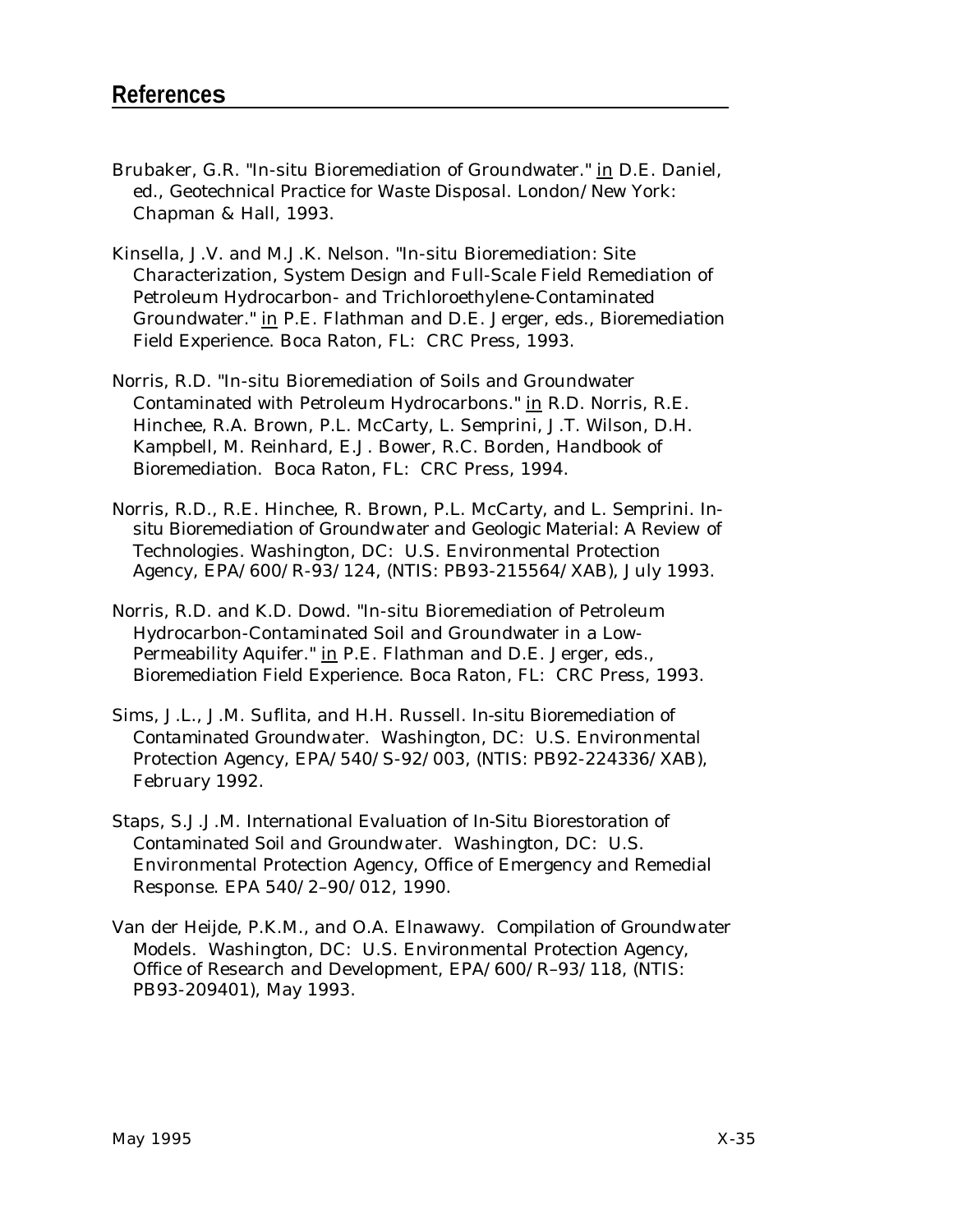### <span id="page-39-0"></span>**Checklist: Can In-Situ Groundwater Bioremediation Be Used At This Site?**

This checklist can help you evaluate the completeness of the CAP and identify areas that require closer scrutiny. As you go through the CAP, answer the following questions. If the answer to several questions is no, you should request additional information to determine if in-situ groundwater bioremediation will accomplish cleanup goals at the site.

## 1. Site Characteristics

## Yes No

- $\Box$   $\Box$  Is the aquifer hydraulic conductivity greater than 10<sup>-4</sup> cm/sec?
- $\Box$   $\Box$  Have impermeable layers or other conditions that would disrupt groundwater flow been considered in the design of the remediation system?
- $\Box$   $\Box$  Has the groundwater mineral content been quantified and taken into consideration?
- $\Box$   $\Box$  Are dissolved iron concentrations < 10 mg/l?
- $\Box$   $\Box$  Is the groundwater pH between 6 and 8?
- $\Box$   $\Box$  Is the groundwater temperature been 10°C and 45°C?
- $\Box$   $\Box$  Is the total heterotrophic bacteria count > 1,000 CFU/gram in dry soil?
- $\Box$   $\Box$  Is the carbon:nitrogen:phosphorus ratio between 100:10:1 and 100:1:0.5?

## 2. Constituent Characteristics

## Yes No

- $\Box$   $\Box$  Have all constituents of concern been identified?
- $\Box$   $\Box$  Are constituents all sufficiently biodegradable?
- $\Box$   $\Box$  Is the concentration of total petroleum hydrocarbon  $\leq$  50,000 ppm and heavy metals  $\leq$  2,500 ppm?
- $\Box$   $\Box$  Are organic solvent concentrations < 7,000 ppm?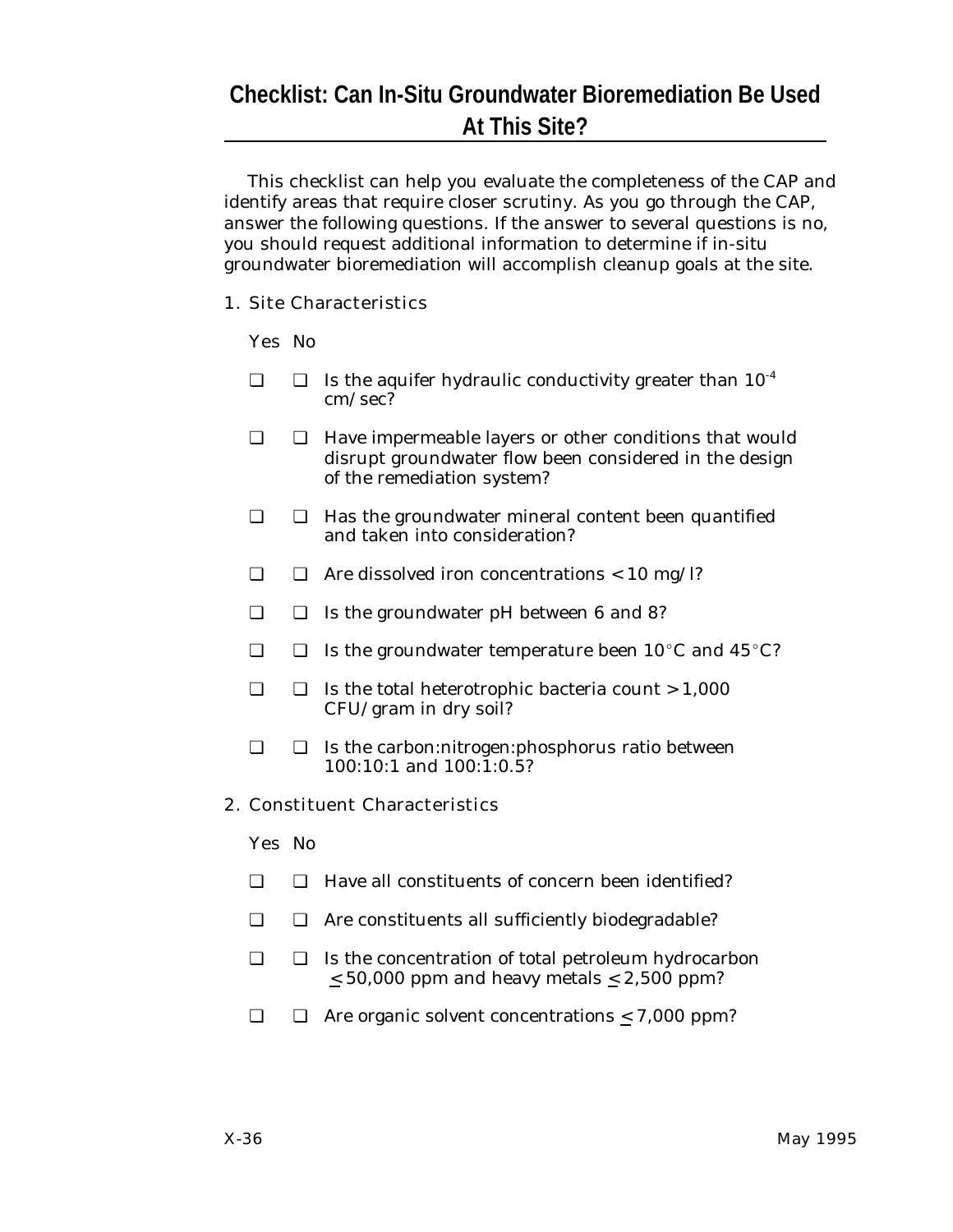- $\Box$   $\Box$  Are desired constituent concentrations > 0.1 ppm and is the desired hydrocarbon reduction < 95%?
- $\Box$   $\Box$  Are the constituents present soluble in groundwater?

## 3. Evaluation Of The In-situ Groundwater Bioremediation System Design

### Yes No

- $\Box$   $\Box$  Has treatability testing been performed?
- $\Box$   $\Box$  Has groundwater modelling been used to calculate aquifer conditions over time?
- $\Box$   $\Box$  If not, has some other method been used to calculate cleanup times?
- $\Box$   $\Box$  Will the processing rates achieve cleanup in the time allotted for remediation in the CAP?
- $\Box$   $\Box$  Have remediation rates been established for the project?
- $\Box$   $\Box$  Has the area of influence for the proposed extraction or injection wells been determined?
- $\Box$   $\Box$  Is the proposed well placement appropriate, given the total area to be cleaned up and the area of influence of each injection/extraction well system?
- $\Box$   $\Box$  Has the amount of the contaminant to be remediated been determined?
- $\Box$   $\Box$  Has the quantity and type of electron acceptors required for the remediation been determined?
- $\Box$   $\Box$  If an electron acceptor system will be needed, is a design for that system provided?
- $\Box$   $\Box$  Will aboveground treatment of groundwater be required?
- $\Box$   $\Box$  Has the quantity of nutrients required for remediation been determined?
- $\Box$   $\Box$  If nutrient delivery systems will be needed, are designs for those systems provided?
- $\Box$   $\Box$  Is bioaugmentation addressed, if needed, in the design?